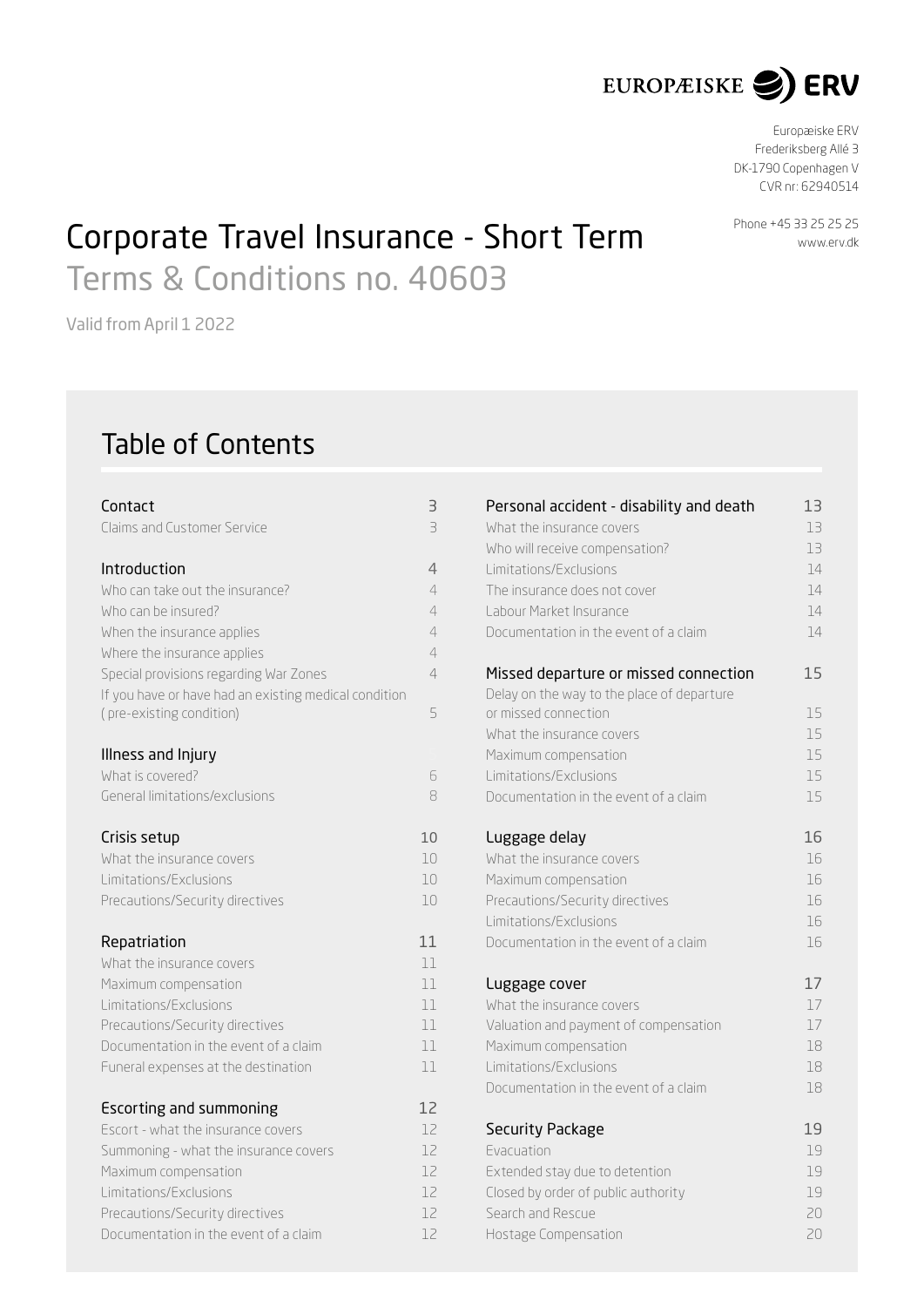## Table of Contents

## Personal liability and legal expenses coverage 21

| Private liability                     | 21 |
|---------------------------------------|----|
| Legal expenses                        | 22 |
|                                       |    |
| Personal Assault                      | 23 |
| What the insurance covers             | 23 |
| Maximum compensation                  | 23 |
| Limitations/Exclusions                | 23 |
| Precautions/Security directives       | 23 |
| Documentation in the event of a claim | 23 |
|                                       |    |
| General terms                         | 74 |
| Definitions                           | 28 |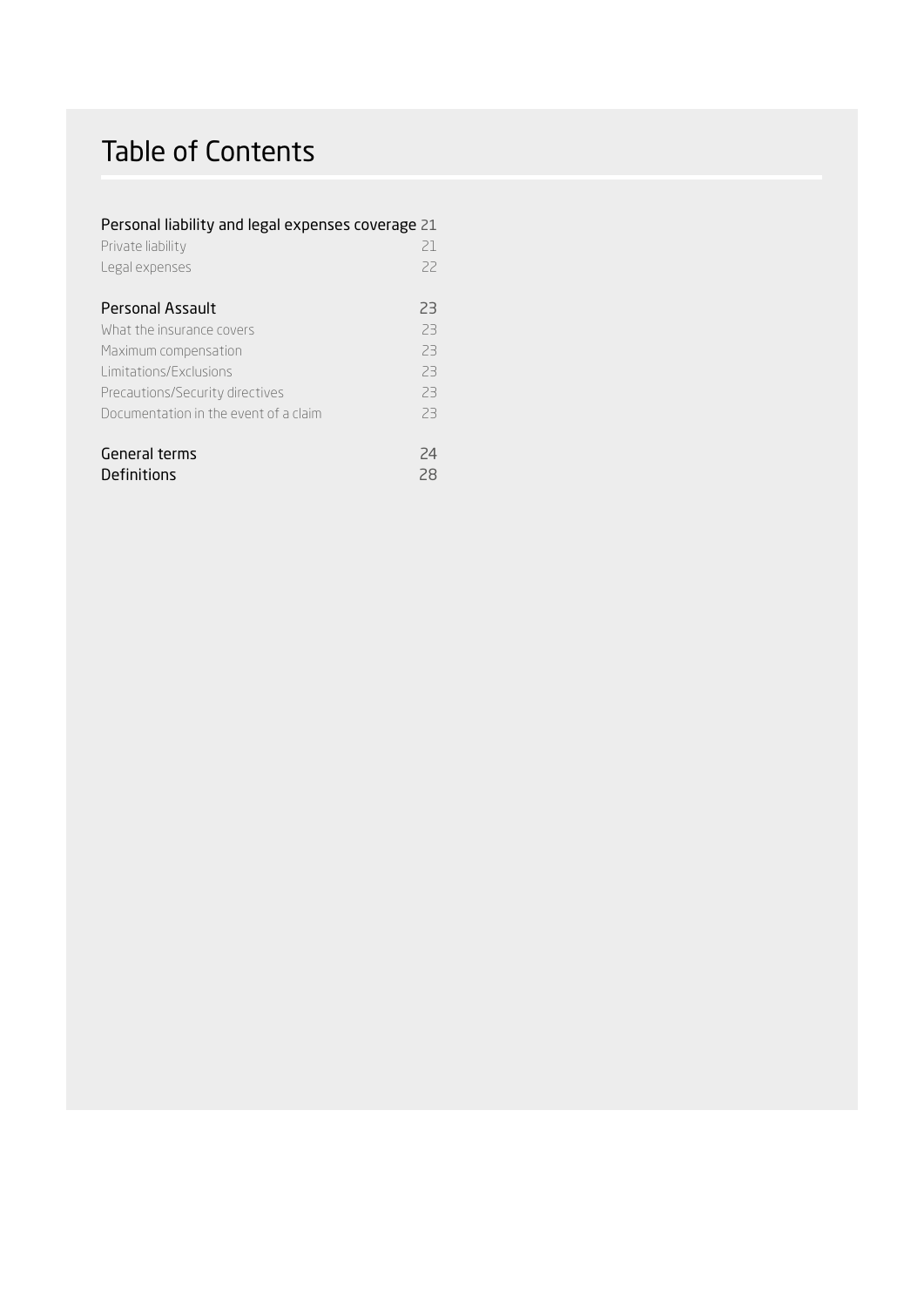## <span id="page-2-0"></span>Contact

|                                                                                                                                                                        | <b>Opening hours</b>                                                                                                     | Contact                                                                                      |
|------------------------------------------------------------------------------------------------------------------------------------------------------------------------|--------------------------------------------------------------------------------------------------------------------------|----------------------------------------------------------------------------------------------|
| Any questions?<br>Find the answers to the most frequently<br>asked questions about our insurances etc.<br>on our website.<br>You can also contact our Company Support. | <b>Customer Support</b><br>By telephone or e-mail:<br>Monday - Friday.<br>Please find our opening hours at<br>www.erv.dk | www.erv.dk/erhverv<br>$\frac{1}{2}$ +45 33 27 83 35<br><b><sup>⊗</sup></b> erhverv@erv.dk    |
| Have you been injured?<br>If you require emergency assistance<br>you must contact our Emergency<br>Centre.                                                             | <b>Emergency Centre</b><br>(Emergency Assistance)<br>Round the clock, all year<br>round                                  | www.erv.dk/erhverv<br>$\frac{1}{2}$ +45 70 10 90 30<br><b>&amp;</b> erv-alarm@euro-center.dk |
| If your injury is non-urgent<br>please contact our Claims<br>Department.                                                                                               | Claims Department<br>(non-urgent assistance)<br>You can report your claim via<br>www.erv.dk or by calling us             | $\heartsuit$ +45 33 25 25 25<br>⊠ skade@erv.dk<br>www.erv.dk/erhverv/                        |

[skadeanmeldelse](http://www.erv.dk/erhverv/skadeanmeldelse)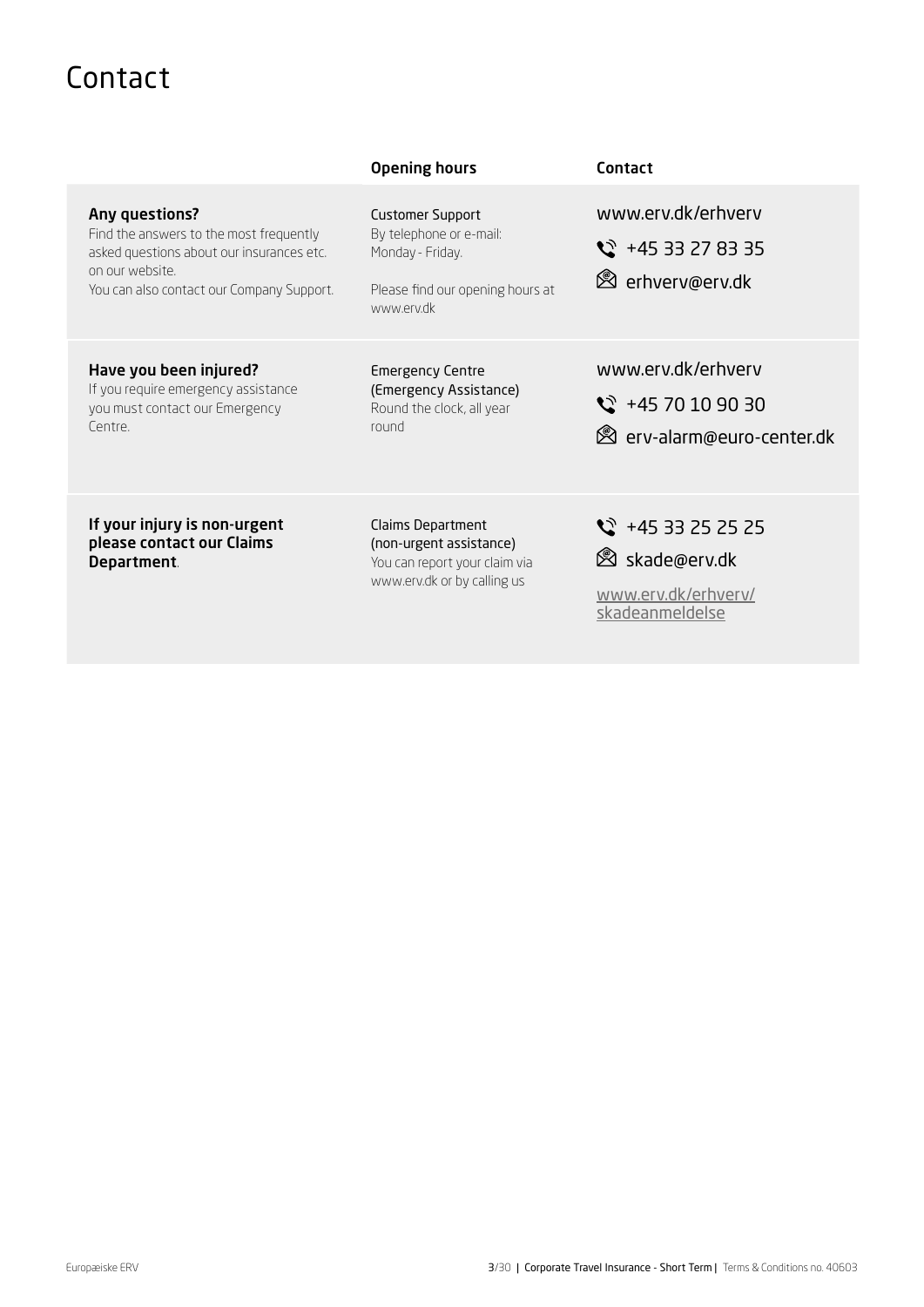## <span id="page-3-0"></span>Introduction

## Consider this when you read the terms and conditions:

- 1. The terms and conditions should be read together with the insurance policy, which together constitute the insurance contract
- 2. If special conditions apply for your insurance this will be stated in the insurance policy.
- **3.** Please note that only the cover stated in the insurance policy is applicable to your insurance.
- 4. Limitations, exclusions and precautions/*security directives* are marked in grey.

All words in *italics* are defined at the end of the document.

These terms and conditions were elaborated in Danish and subsequently translated into English. In the event of discrepancies between the Danish and the English versions the original Danish version will prevail.

## Insurance Provider:

Europæiske Rejseforsikring A/S, hereinafter referred to as Europæiske ERV

Frederiksbergs Allé 3 DK-1790 Copenhagen V Central Business Register No: 62940514

The insurance provider is under the supervision of the Danish Financial Supervisory Authority.

## $\overline{A}$  Who can take out the Insurance?

The insurance can be taken out by a company, an association or an individual person with a registered office/ residing in the Nordic countries, unless otherwise agreed in writing with Europæiske ERV.

## $\overline{(B)}$  Who can be insured?

The person(s) mentioned by name in the insurance policy is covered by the insurance. Persons permanently residing within the EU/EES and who are entitled to benefits according to applicable law on public health care or private health insurance in the *country of residence* can be insured.

The persons who are covered by the insurance and who are stated in the insurance policy are hereinafter referred to as "you" or "the insured".

## $\lambda$  When the Insurance applies

The insurance applies during *business trips* for up to 365 days consecutively. The insurance covers business trips and on holiday trips which takes place in combination with *business trips*.

The period of coverage is stated in your insurance policy. When you have paid for the insurance it will provide cover from the time the *business trip* begins.

A *business trip* starts upon departure from your workplace or departure from your residence if the *business trip* starts directly from the residence and ends on *return* to one of these places.

In case you, without any faul of your own, are delayed on

your homebound journey the period of coverage will free if if charge be extended with 48 hours.

However, the insurance never provides cover earlier than the time of entry into effect of the insurance contract and ends no later than the time of expiry of the insurance contract.

## D Where the Insurance applies

The insurance applies to *business trips* within the geographical area stated in the insurance policy. This may be one or more of the following:

- ¡ *Nordic region;*
- ¡ *Europe;*
- ¡ Worldwide, including Europe

The insurance does not cover in the country of residence of the insured.

## $E(E)$  Special Provisions regarding War Zones

The insurance provides no cover for travel to countries/ areas which prior to outward travel are characterised as a *war zone.*

It is incumbent on the *policyholder* to keep himself or herself informed about which countries are classified as a war area. The current list of *war zones* can be found under Travel Safety at [www.erv.dk/risikoomraader.](http://www.erv.dk/risikoomraader. ) 

If the area where the insured is already located is declared a *war zone*, the business travel insurance taken out previously will apply for up to 14 days from the time when the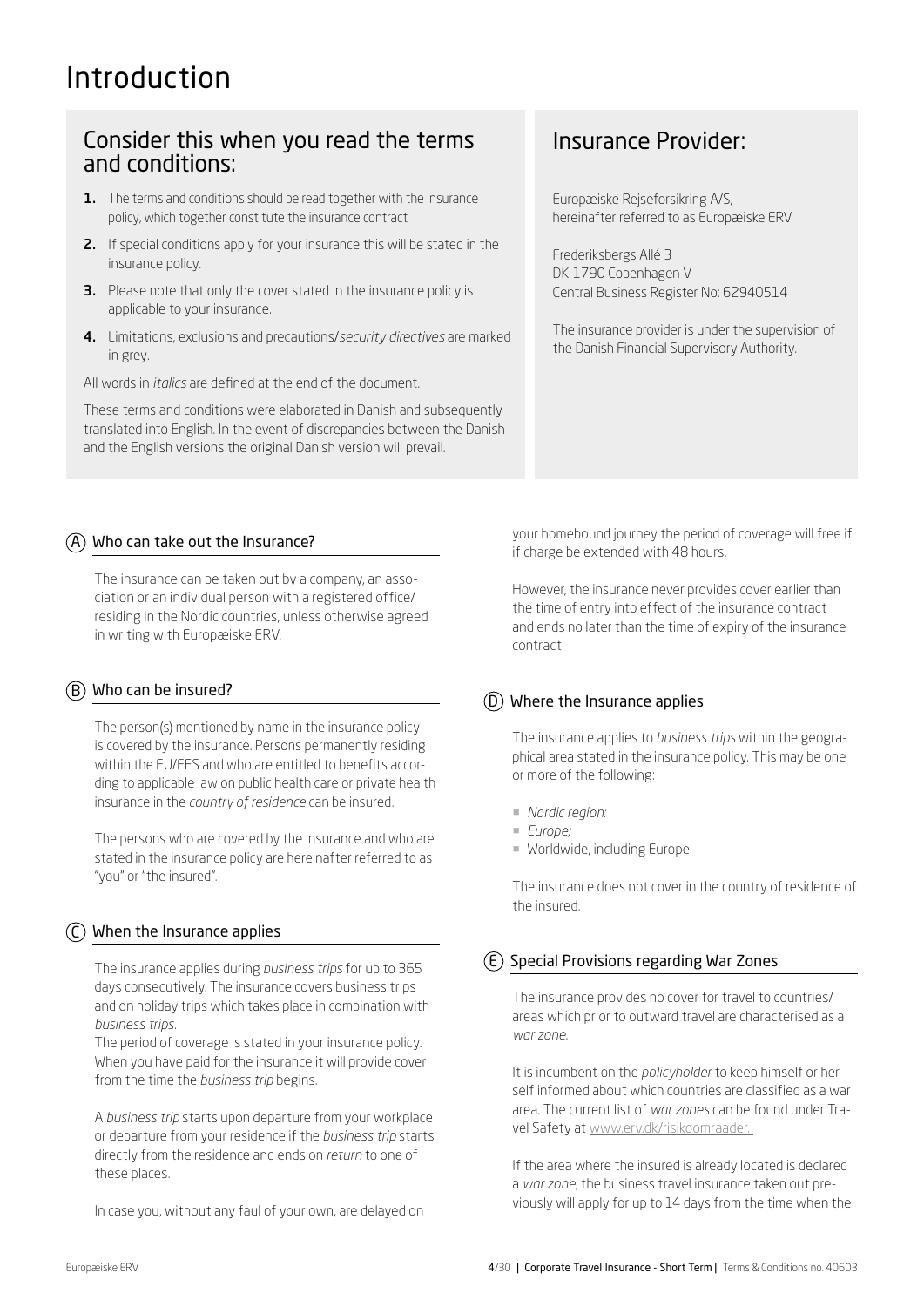<span id="page-4-0"></span>area was declared a *war zone*. All cover will then cease. During the course of this 14-day period Europæiske ERV must be contacted.

## $(F)$  If you have or have had an existing medical condition (pre-existing conditions)

If you have an existing or chronic medical condition and wish to be certain that you are covered for your trip for claims related to the existing or chronic ailments, you must apply for medical prior authorisation.

Examples of existing or chronic medical conditions may be cancers, pneumonia, chronic pulmonary diseases, cardiovascular diseases including high blood pressure, diabetes, complications of pregnancy, etc.

#### Prior to departure:

Medical pre-approval is always necessary if you meet one or more of the following criteria:

- a) You are suffering from a serious chronic medical condition;
- b) You are diagnosed with a new medical condition within 2 months of the date of *departure*;
- c) Your existing or chronic medical condition(s) have not been *stable* for a period of 2 months prior to the date of *departure;*
- d) You have a complicated pregnancy;
- e) You are or have within 2 months prior to date of *departure* have been under medical surveillance even though no diagnosis has yet been established.

The medical pre-approval only applies to the current trip. Prior to your next trip, you will need to apply for a new medical pre-approval if you meet one of the criteria above.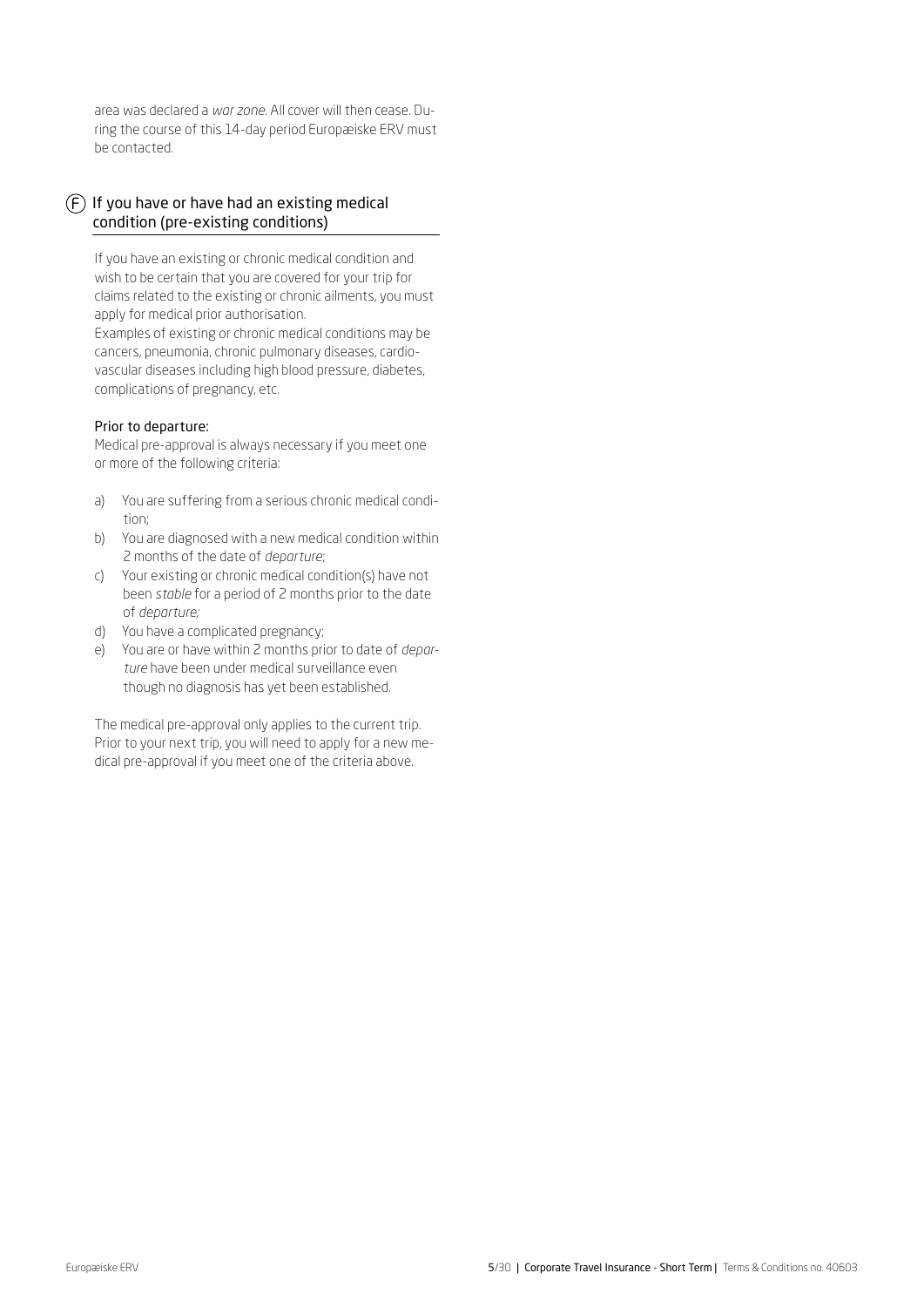## <span id="page-5-0"></span>1. Illness and Injury

The insurance does not include cover for illness and injury in the *country of residence*.

## 1.1 What is covered?

The insurance covers *reasonable and necessary costs*, if not otherwise stated, for:

## 1.1.A Emergency/Unforeseen Illness and Injury

- a) Treatment of *emergency/unforeseen illness and injury* during the journey;
- b) Admission to hospital, food and other associated hospital services;
- c) Medication prescribed by the treating physician;
- d) Ambulance or similar patient transport to the nearest suitable place of treatment;
- e) Transfer to the nearest suitable place of treatment if Europæiske ERV deems such medical transport to be necessary and advisable as a result of lack of necessary treatment possibilities at the present place of treatment;
- f) Treatment and assistive devices prescribed by the treating physician for healing effect;
- g) Catching up with your original *fixed itinerary*, outside the borders of your *country of residence*, maximum economy class, if, because of acute illness or injury, you have not been able to follow your originally *fixed itinerary* due to *unforeseen illness or injury*;
- h) The insurance coves phone calls to Europæiske ERV, newspapers, magazines, books and internet access at up to DKK 600 per week or part of week for hospitalisation lasting more than 24 hours. These expenses do not need to be documented.

#### Limitations/Exclusions

The treating physician at the *destination* must be licensed, qualified and impartial.

Europæiske ERV reserves the right to arrange for your *repatriation* to your *country of residence* and/or to move you to another hospital, including transfer to another country for continued suitable treatment

## Precautions/Security directives

The insurance covers both private and public medical care. The initial medical contact must be made during the trip.

#### Documentation in the event of a claim

- Medical record or certificate from the treating physician at the *destination*, which states the diagnosis, treatment and the costs;
- Receipts for expenses you have incurred.

#### 1.1.B Pregnancy and childbirth

The insurance covers unexpected illness or complications for the mother and/or the unborn child arising out of pregnancy or birth, including treatment of a child born prematurely, i.e. before the 37th week of pregnancy (36+6), if the the conditions for coverage are otherwise fulfilled.

## 1.1.C Treatment by psychologist or psychiatrist

Consultation with a psychologist or psychiatrist in your *country of residence* in cases where you have been admitted to hospital, or where you have been subject to rape, *assault*, robbery, or a traumatic experience in connection with *natural diasters, terrorism,* war or war-like states, *political unrest* or life-threatening *epidemic*. It is a condition that there is a prescription from your general practitioner or treating physician, or that the treatment is approved by Europæiske ERV.

#### Maximum cover

The maximum amount is DKK 15,000 per insured, per claim.

## 1.1.D Local travel costs

The insurance covers *reasonable and necessary* expenses for local travel costs in connection with medical care and/or treatment. If you travel by private car we will reimburse up to the limit of *the official travel allowance* per kilometre.

## 1.1.E Expenses for food and accommodation

The insurance covers *additional reasonable and necessary costs* for food and accommodation in case:

- ¡ You can be treated as an *outpatient* instead of an inpatient;
- ¡ Your stay is prolonged beyond your period of travel due to hospitalisation or unforeseen illness or injury, so that you have to await *return*, *repatriation* or catching up you're your *fixed itinerary.*

#### Maximum cover

The maximum amount is DKK 2,000 per day per insured.

#### 1.1.F Compensation in the case of sick leave

In the case of a minimum of 30 days of full sick leave, the insurance covers compensation of DKK 2,000 per month up to a maximum of 6 months. The sick leave must be attested by medical record, payments of sickness benefit, etc.

## 1.1.G Emergency dental treatment

The insurance covers r*easonable and necessary costs* for *urgent* and pain-relieving *dental treatment* at the *destination* which is necessary due to acute toothache.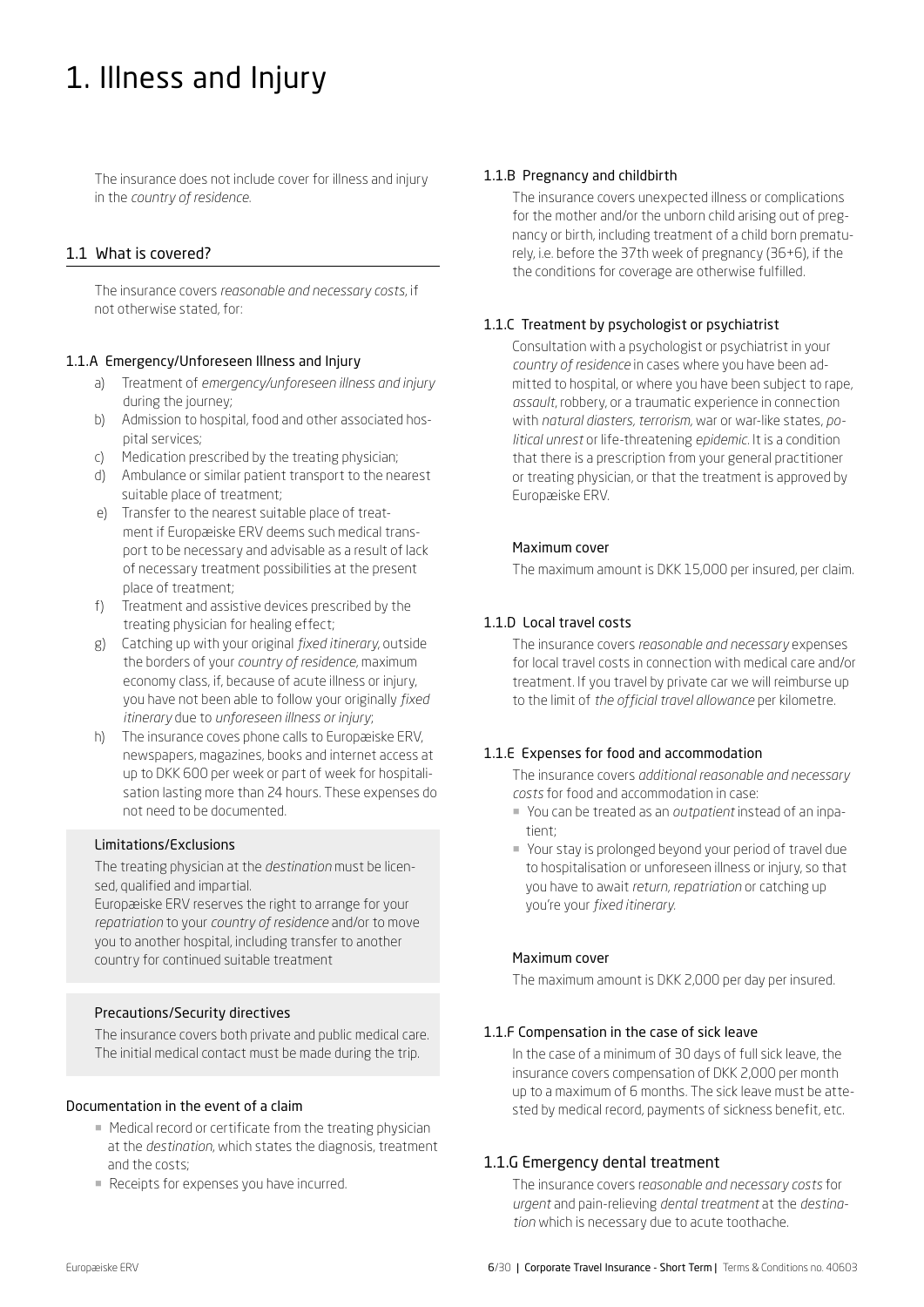#### Precautions/Security directives

It is a requirement that the treating dentist is licensed in the country where you are treated. Treatment following your *return* is conditional on approval by Europæiske ERV's dentist.

#### Limitations/Exclusions

The insurance does not cover:

- a) Normal and routine dental care;
- b) Expenses incurred for the replacement, repair or changing of *dental prosthesis*;
- c) If prior to the trip your teeth were weakened by fillings, root canal treatment or disease in the teeth, the surrounding tissue or in the jaw, or if you have not followed a regime of regular dental care or have not completed treatment recommended by the *dentist* at Europæiske ERV is entitled to deny coverage, entirely or in part.

#### Documentation in the event of a claim

- Dental record or certificate from the treating dentist at the *destination*, in which treatment and expenditure are stated;
- Receipts for expenses you have incurred.

#### 1.1. H Dental injury

In the event of a *bodily injury* damaging your teeth during your *business trip* the insurance covers *reasonable and necessary costs* for dental treatment.

*Injuries arising from chewing and biting* are covered at up to DKK 10,000 per insured per journey.

#### Precautions/Security directives

The dental treatment must be initiated while still abroad. However, finalyzing treatment may be completed in your country of residence if necessary.

It is a requirement that the treating *dentist* is licensed in the country where you are treated.

This is a one-off expense. The insurance does not cover renewed treatment that may be related to the same claim. In the *event* of dental treatment due to *bodily injury* where, according to the *dentist*, the treatment must be postponed; this can be approved if the treatment starts within 3 years and has been concluded within 5 years from the time of the accident. If the treatment must be postponed due to the age of the insured, this can be carried out up to the time you reach 25 years of age.

#### Limitations/Exclusions

The insurance does not cover:

- a) Normal and routine dental care;
- b) If prior to the trip your teeth were weakened by fillings, root canal treatment or disease in the teeth,

the surrounding tissue or in the jaw, or if you have not followed a regime of regular dental care or have not completed treatment recommended by the *dentist* at Europæiske ERV is entitled to deny coverage, entirely or in part.

#### Documentation in the event of a claim

Dental record or certificate from the treating dentist at the *destination* and/or your dentist in your *country of residence*, stating treatment and expenditure, if Europæiske ERV so requests.

#### 1.1.I Physiotherapy and chiropractic treatment

It is required that the claim is covered under *emergency/ unforeseen illness and injury.*

The insurance covers *reasonable and necessary costs* for treatment by a physiotherapist, chiropractor, occupational therapist, osteopath or acupuncturist without referral from a physician, if you have an urgent need for immediate pain relief during your trip.

#### Maximum amount

The maximum amount is DKK 10,000 per insured per trip.

#### Limitations/Exclusions

The insurance does not cover treatment when Europæiske ERV has made the assessment that treatment can wait until after your *return*.

#### Precautions/Security directives

It is a requirement that all treatments are carried out by a certified therapist within each form of treatment. Specifically for acupuncture, the treatment is only covered if it is carried out by a physician or other therapist comparable to one approved in the Registered of Alternative Therapist ("Registreret Alternativ Behandler", RAB) in Denmark.

## Documentation in the event of a claim

- Medical record or certificate from the therapist at the *destination*, in which treatment and expenditure are stated.
- ¡ Receipts for expenses incurred by you.

#### 1.1.J Medical malpractice

The insurance covers compensation for lasting disability directly resulting from documented medical malpractice when the treatment in question has been carried out by a qualified and licensed physician during admission to hospital or *outpatient* treatment.

It is a requirement that the claim is covered under "*Emergency/unforeseen illness and injury"* whereby a qualified and licensed physician at the destination carries out treatment that entitles you to compensation for *bodily injury* in accordance with the principles in Chapters 3 and 4 of the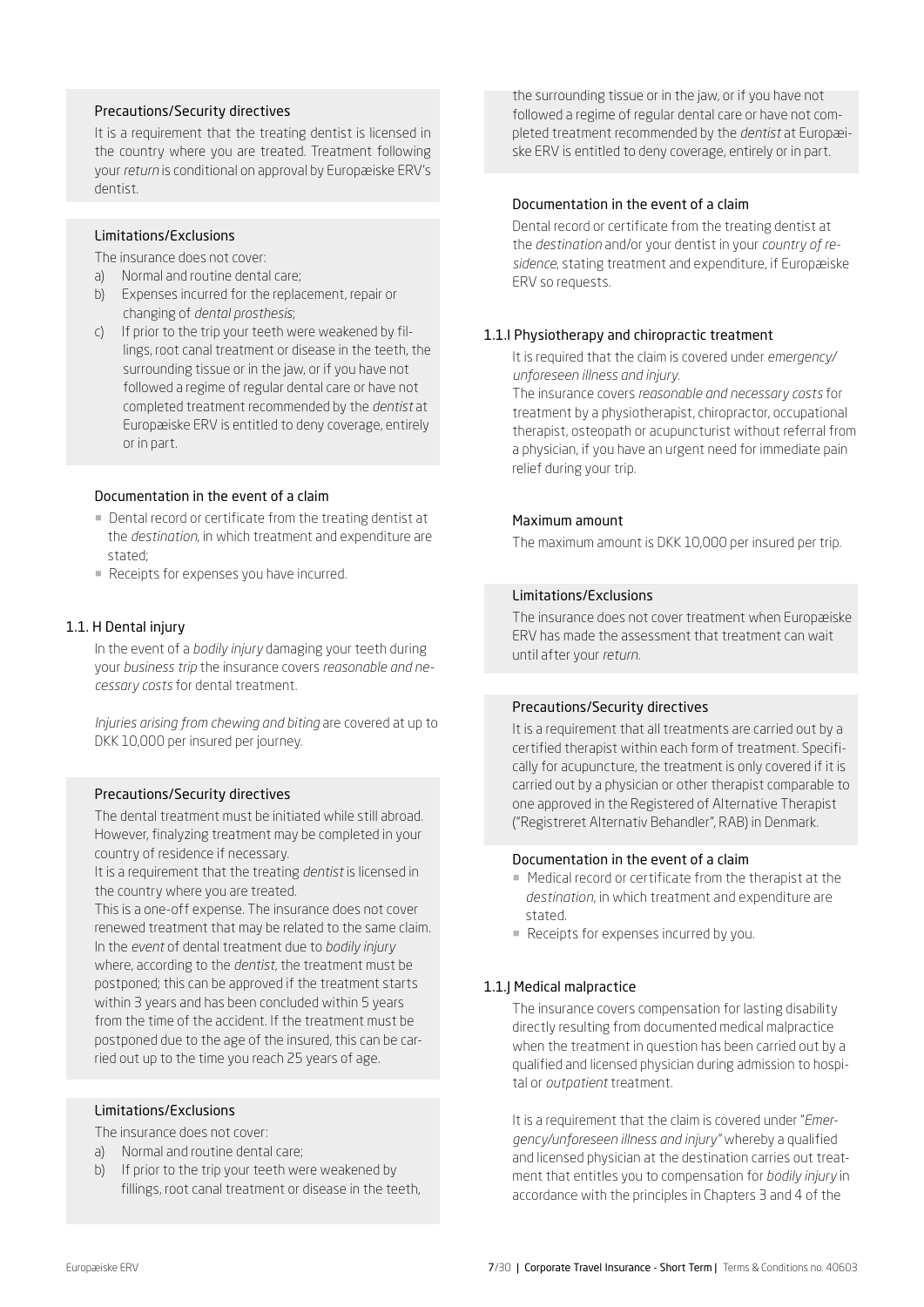<span id="page-7-0"></span>Danish Law on Access to Complaints and Compensation in the Health Service in force at any given time.

The liability for *damages* is determined in accordance with the principles in Chapters 3 and 4 of the Danish Law on Access to Complaints and Compensation in the Health Service in force at any given time and the amount of compensation is calculated in accordance with the Danish Law on Liability for *Damages* in force at any given time.

The compensation constitutes the difference between the actual disability suffered as a result of the erroneous medical treatment and the disability which would have resulted anyway following proper medical treatment.

#### Maximum compensation

The maximum compensation is DKK 1,000,000 per insured per trip.

#### Limitations/Exclusions

The insurance does not cover:

- a) Erroneous treatment carried out by healthcare professionals other than a qualified and licensed physician;
- b) Lasting incapacity resulting directly or that can be expected from an illness or injury;
- c) Cases in which you have given your consent for treatment, despite warnings from Europæiske ERV that the treatment offered is not recognized as approved principles of treatment by Europæiske ERV.

#### Documentation in the event of a claim:

- ¡ All relevant patient records, x-rays and scans, as well as information on medical history;
- Medical certificate from the physician treating you at the *destination* which specifies your diagnosis and treatment plan.;
- ¡ Documentation relating to the erroneous medical treatment from the physician treating you in your *country of residence*.

## 1.2 General Precautions/Security directives

- a) Europæiske ERV or Europæiske ERV Alarm always has the right to *repatriate* you for treatment in your *country of residence* and/or transfer you to another hospital, if appropriate in another country, for suitable treatment.
- b) Europæiske ERV only approves treatment which takes place according to methods with document efficacy and which is approved by the public health authorities in the country where treatment is carried out. It is a condition that it must be highly likely that the treatment can substantially cure the illness or injury, or can substantially improve your state of health after the illness or injury.
- c) Treating physicians, specialists, dentists and other healthcare professionals must be licensed in the country in which they practise, have the expertise and be impartial.
- d) All treatment at the *destination* must be prescribed by a treating physician/dentist locally or by Europæiske ERV.
- e) The initial medical and dental contact must always take place on the *business trip*.
- f) Alcohol, narcotics, medication and other *intoxicants* should not be used in such a way that you expose yourself to the risk of injury.
- g) Medical contact and treatment must be attested by receipts, doctor's certificates or equivalent documents.
- h) If you do not follow the stated *Precautions/Security directives*, the compensation may be reduced or lapse entirely.

## 1.3 General limitations/Exclusions

The insurance does not cover:

- a) Injury and illness which, prior to the trip has displayed symptoms and / or has been diagnosed by a physician, physiotherapist or chiropractor, and is covered by sections a) to e) in "If you have, or have had, a medical condition";
- b) If you have not seen a physician or have refused or discontinued treatment for the condition, even though you should have known or suspected that the condition required treatment.;
- c) If further treatment has been abandoned or you have been refused treatment;
- d) If you have been signed up for, referred for or are on a waiting list for assessment/treatment;
- e) If you have neglected to turn up for a check-up within two (2) months prior to your date of departure and/or during the trip, you are given a check-up and treatment to keep an existing or chronic condition *stable* and well-regulated;
- f) Direct or indirect costs arising in connection with pregnancy or birth from the 37th week of pregnancy (37+0), medically foreseeable assistance during delivery and any complications thereof, for instance planned Caesarean section, labor induction, epidural, etc.
- g) Spa or recreational treatments;
- h) Hospital treatment and admission when Europæiske ERV has made the assessment that the treatment can wait until you have returned to your *country of residence;*
- i) Scheduled surgery and treatments, other scheduled medical care and any complications thereof.
- j) Plastic surgery or cosmetic operations or the consequences thereof, unless it has been part of the treatment for a serious injury requiring urgent treatment and the treatment has been pre-approved by Europæiske ERV;
- k) Continued treatment and hospitalisation, if you refuse *repatriation*, when Europæiske ERV has decided that you should be repatriated;
- l) Induced abortion;
- m) Costs arising because you have not followed the instructions of the treating physician or Europæiske ERV.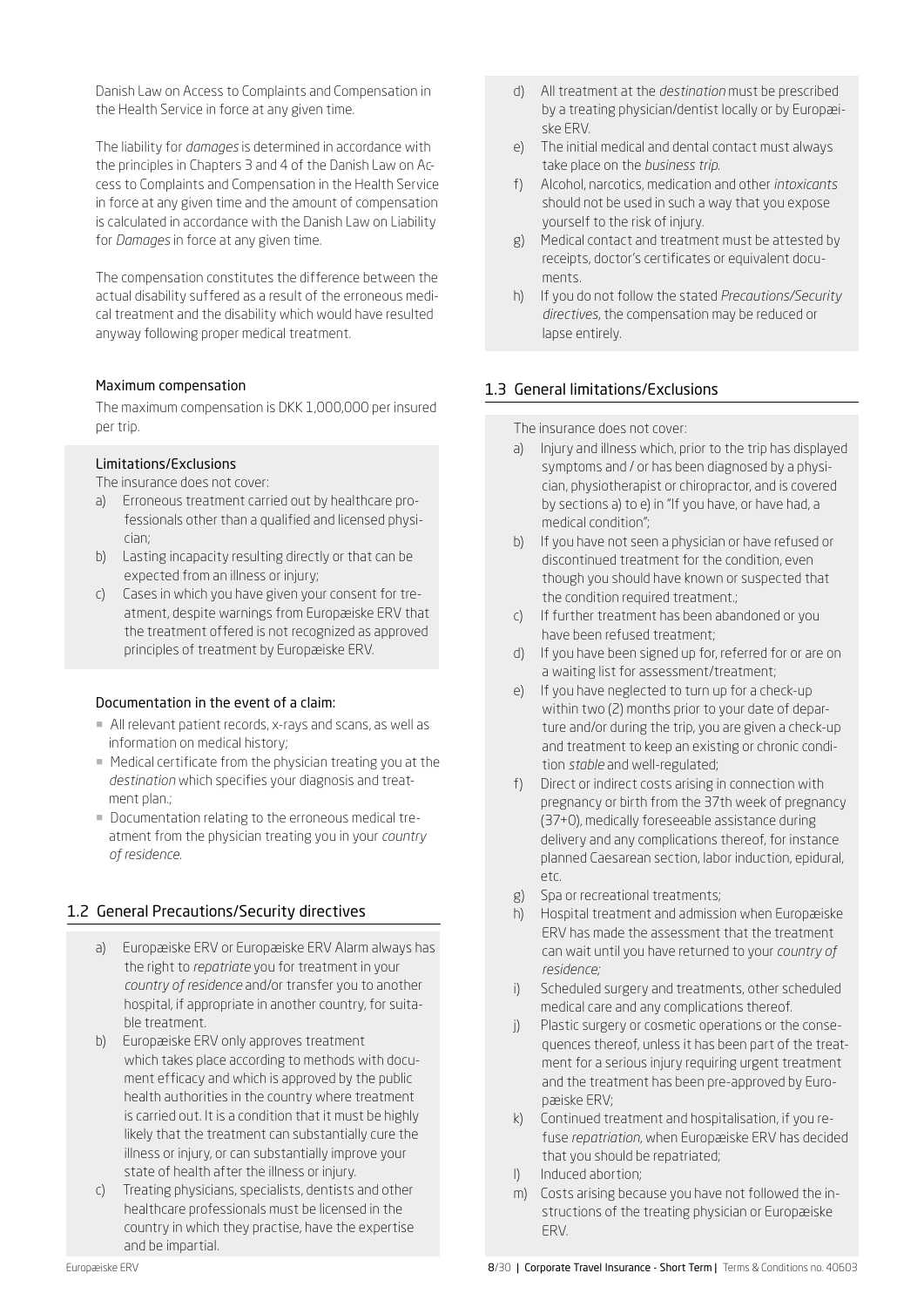- n) *Substitution, replacement or repair of prosthetic devices,* spectacles, contact lenses, hearing aids or other functional aids;
- o) If you have been advised not to commence the trip by a physician.
- p) Expenses for treatment arranged by yourself which would not have incurred if Europæiske ERV had arranged for the treatment.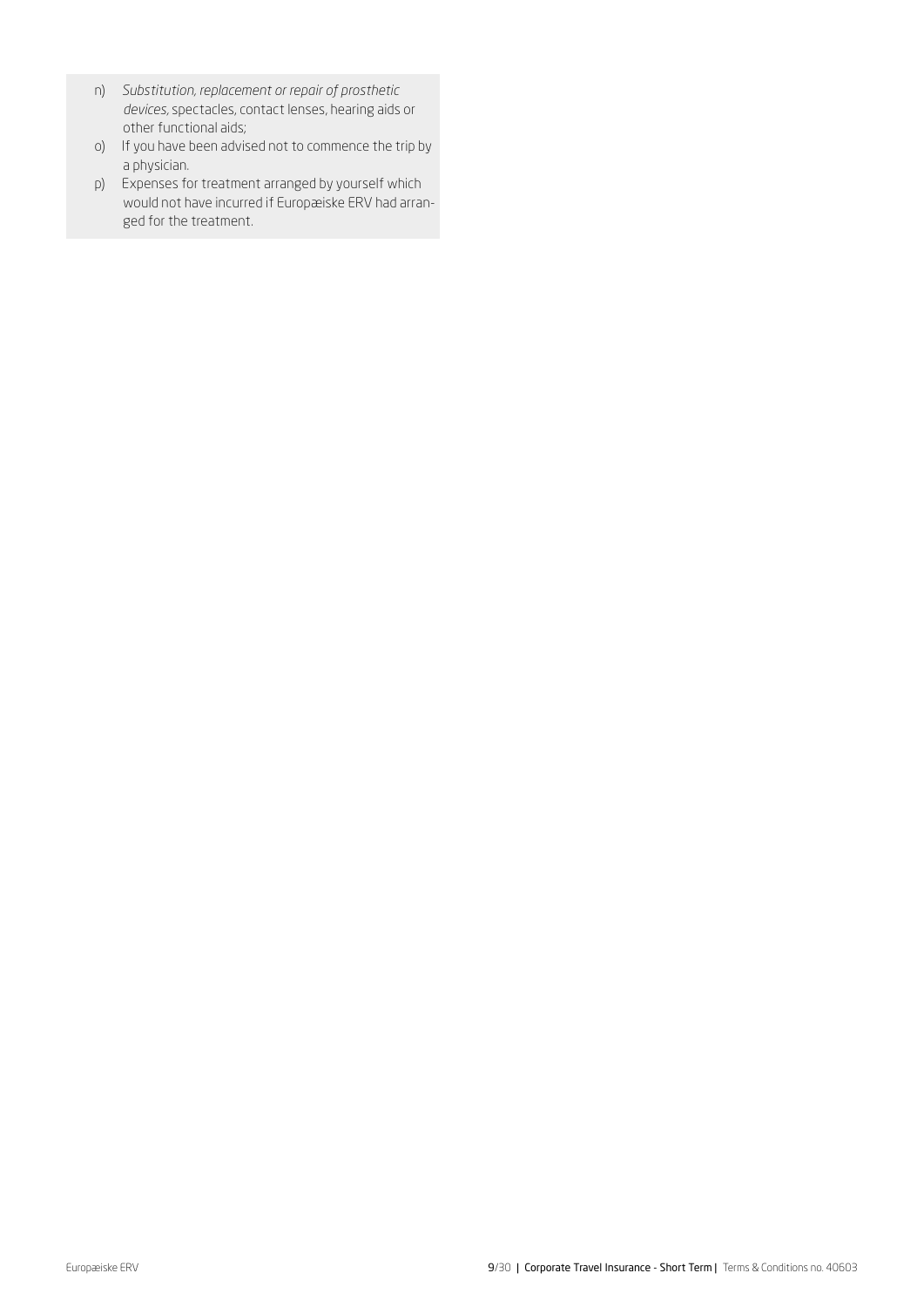## <span id="page-9-0"></span>2. Crisis Setup

## 2.1 What the insurance covers

The insurance covers *reasonable and necessary* costs for professional crisis response counselling service.

## 2.1.A Crisis counselling for you as insured

The insurance covers you if you are admitted to hospital in connection with major *accidents*, have been subjected to rape, *assault*, robbery, or a traumatic experience in connection with *natural disasters*, *acts of terrorism,* war or war-like situations, *political unrest* or life-threatening *epidemics*.

Professional crisis counselling is made available by telephone during the *business trip*. In the case of major events, which involve several people, Europæiske ERV can put the emergency management set up into effect at the scene of the accident, if Europæiske ERV's medical advisor makes the assessment that the setup has to be put into effect. .

## 2.1.B Crisis counselling for relatives

The insurance covers your *close relatives,* if you are admitted to hospital in connection with major *accidents*, have been subjected to rape, *assault* or robbery, or a traumatic experience in connection with *natural disasters, acts of terrorism*, war or war-like situations, *political unrest* or lifethreatening *epidemics*.

The insurance covers expenses for professional crisis counselling by telephone for your *close relatives.*

If Europæiske ERV assesses that face-to-face crisis intervention is required in connection with meeting you at the airport, etc., the insurance covers the *reasonable and necessary costs* for transport of your *close relatives* in their *country of residence.* 

## 2.2 Limitations/Exclusions

The insurance does not cover:

- ¡ If you travel into an area after local authorities, the *Ministry of Foreign Affairs* or the health authorities in your *country of residence* have advised against all travel or has recommended immediate *return*;
- ¡ Crisis counselling following your *return* to your *country of residence.*

Europæiske ERV may be restricted in or prevented from rendering assistance in the affected area, depending on the nature of the incident/disaster.

## 2.3 Precautions/Security directives

Expenses for "Crisis therapy for insured parties" and "Crisis counselling for relatives" must be pre-approved by Europæiske ERV.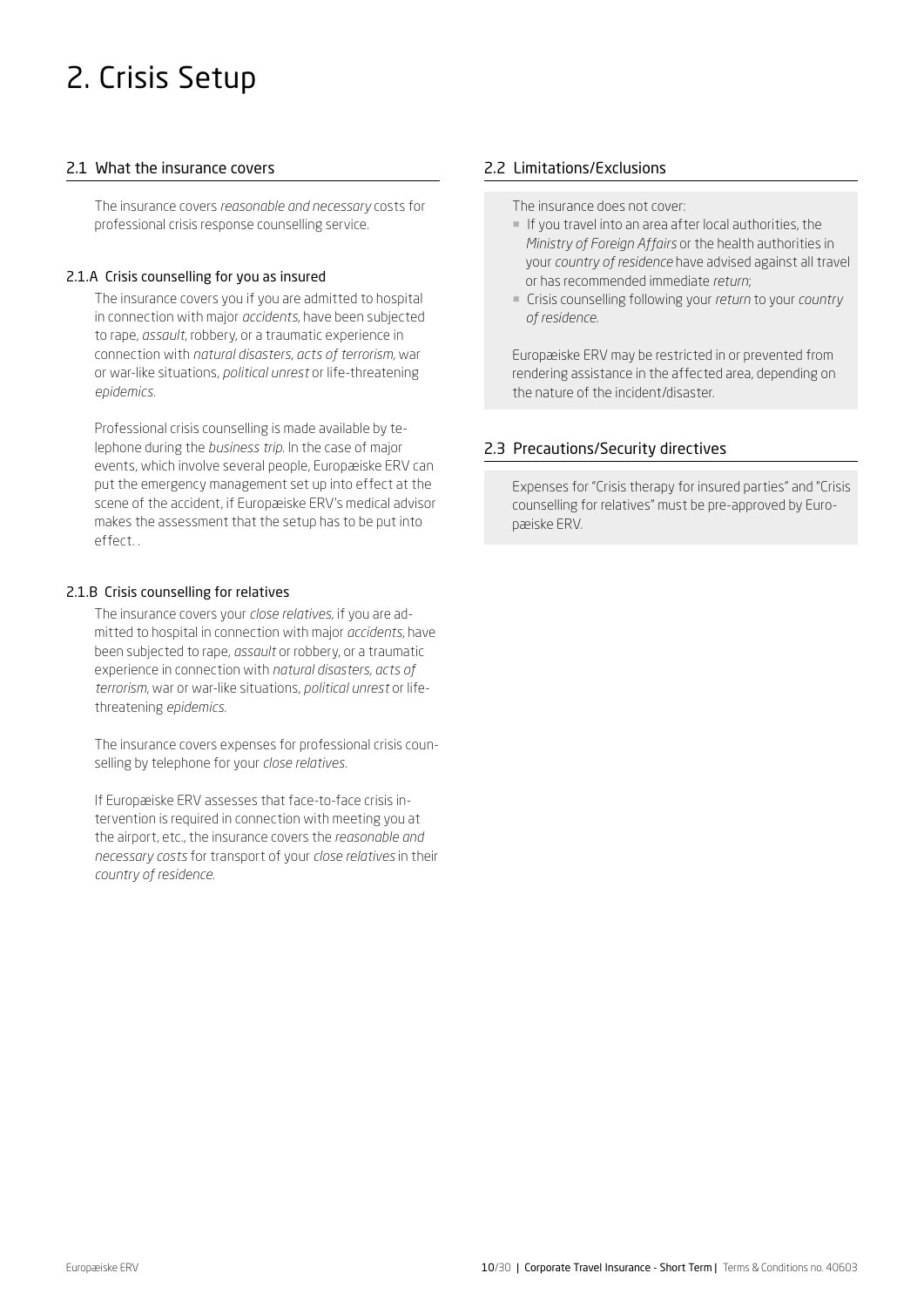## <span id="page-10-0"></span>3. Repatriation

In order to be covered for "*Repatriation*" it is a requirement that the claim is covered under "*Emergency/Unforeseen illness and injury".* 

## 3.1 What the insurance covers

The insurance covers *additional reasonable and necessary costs* for:

- *Repatriation* to your place of residence or to a hospital in your *country of residence.*
- ¡ *Repatriation of the remains of the deceased, to an un dertaker in the country of residence*, including the costs of fulfilling any obligation required by law, e.g. embalming and zinc-lined coffin.
- ¡ Return of your ordinary luggage in the event you had to leave behind due to *repatriation*.

## 3.1.1 Maximum cover

The maximum amount is unlimited.

#### 3.1.2 Limitations/Exclusions

Europæiske ERV's medical advisor will assess, after contact with the treating physician, whether *repatriation* is medically necessary and safe. Based on the medical assessment of your condition Europæiske ERV will determine suitable means of transport.

Europæiske ERV, our assistance company's physicians or our medical advisors have the right to request your *return* to your *country of residence* for continued medical treatment.

## 3.1.3 The insurance does not cover

- a) *Repatriation* by air ambulance if Europæiske ERV medical advisor assesses that transport can take place in another, medically safe manner;
- b) Transport arranged by you or others, if Europæiske ERV's medical advisor assesses that this means of transport is not medically necessary and / or safe;
- c) *Repatriation* because of your worries about contamination risks.;
- d) Expenses for *repatriation* without prior approval from Europæiske ERV or expenses which would not have incurred if Europæiske ERV had arranged the transport.

#### 3.1.4 Precautions/Security directives

Europæiske ERV is not liable for delays or restrictions in connection with the transport due to weather, mechanical problems, restrictions or constraints by the authorities or from the pilot or other circumstances beyond Europæiske ERV's ability to influence.

#### 3.1.5 Documentation in the event of a claim

- Medical certificate, copy of medical record or other documentation for illness or injury from the treating physician or the hospital at the *destination*; information on diagnosis and treatment must be stated;
- Receipts for expenses incurred by you.

## 3.2 Funeral expenses at the destination

If you die the insurance covers *reasonable and necessary expenses* for cremation and / or burial at the location if your relatives so whish. The coverage is limited to the equivalent *reasonable and necessary cost* of returning your body to your *country of residence.*

## 3.2.1 Limitations/Exclusions

It is a requirement that the cause of death is covered under *"Emergency/Unforeseen illness and injury".* 

#### 3.2.2 Documentation i the event of a claim

- Medical certificate, copy of medical record or other documentation for illness or injury from the treating physician or the hospital at the *destination*; information on diagnosis and treatment must be stated;
- **Death certificate:**
- Receipts for expenses incurred.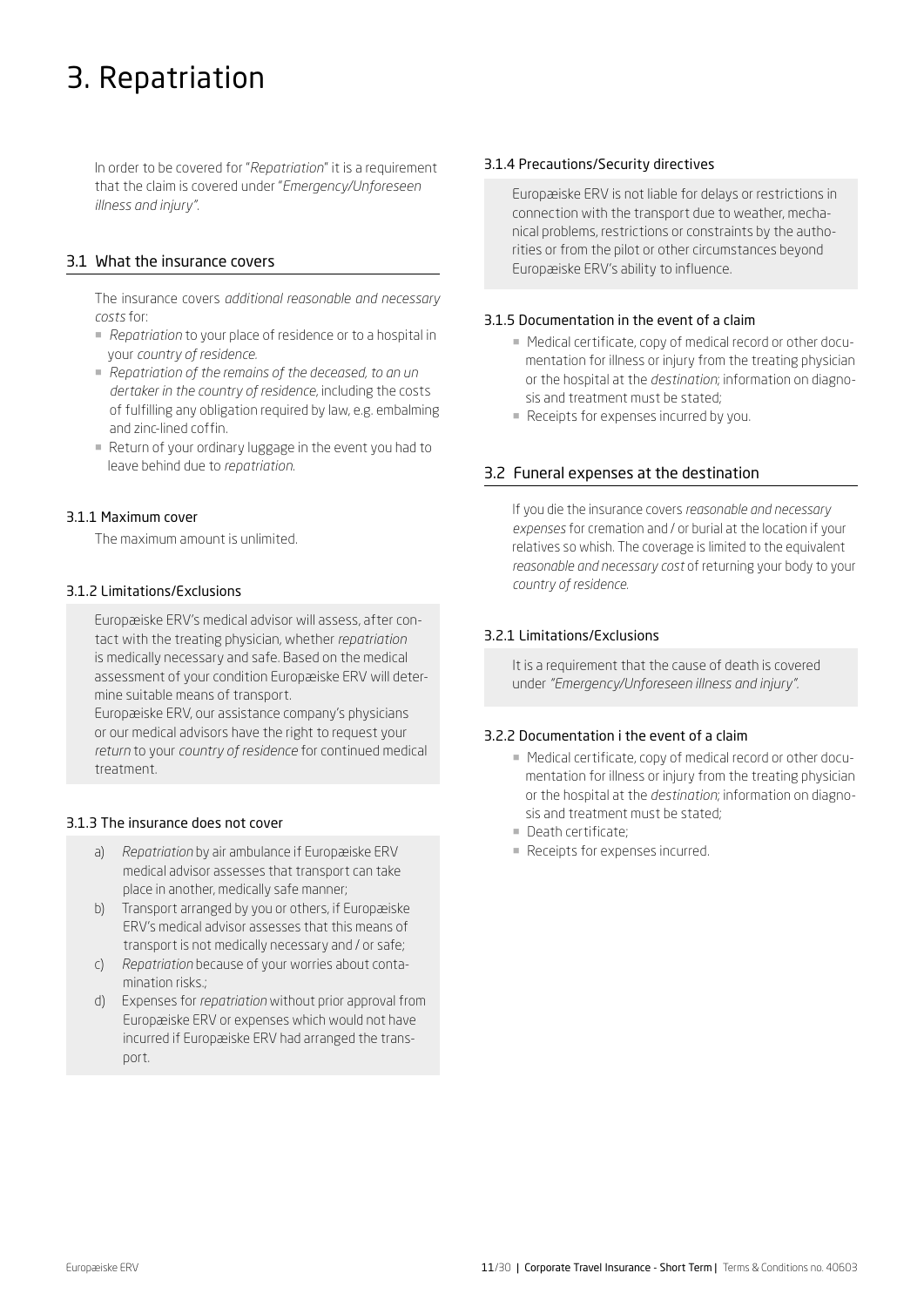## <span id="page-11-0"></span>4. Escorting and summoning

In order to be covered it is a requirement that the claim is covered under *Emergency/unforeseen illness and injury* or *Repatriation*.

## 4.1 Escort

#### 4.1.1 What the insurance covers

The insurance covers up to three persons either to be summond or as an escort of your own choice who can accompany you in case:

- ¡ You are hospitalized due to *Emergency/unforeseen illness or injury;*
- ¡ You are affected by life-threatening illness/injury;
- $\blacksquare$  Of your death;
- ¡ You have to be *repatriated*;
- ¡ You cannot follow the original *fixed itinerary.*

The insurance covers *reasonable and necessary additional costs* for:

- ¡ Transport up to the same standard as you, however not by air ambulance;
- ¡ *Homebound travel* of the person(s) escorting you to the latter's *country of residence* up to the standard of economy class when you have arrived at your residence or at the hospital in your *country of residence;*
- ¡ Accommodation, meals and local transport up to a daily limit of DKK 2,000 per escorting person
- Issuing or extension of visa for the escorting person(s).

## 4.2 Summoning

#### 4.2.1 What the insurance covers

The insurance covers up to three persons either to be summond or as an escort of your own choice in case:

- ¡ You are hospitalised for at least 3 days due to *Emergency/unforeseen illness or injury;*
- ¡ You are admitted due to a life-threatening illness or have been the subject of a life-threatening injury;
- ¡ Of your death.

The insurance covers *reasonable and necessary additional costs* for:

- ¡ Outbound and homebound transport from the summoned person's place of residence out to your *destination*; if travel takes place by private car we will compensate up to the limit of the *official travel allowance* per kilometre.
- Accommodation, meals and local transport up to a daily limit of DKK 2,000 per escorting person(s).
- ¡ Expenditure on issuing or extension of visa for the summoned person(s).
- Travel insurance during the period of summoning.

#### 4.3 Maximum compensation

The maximum compensation is unlimited unless otherwise specifically stated above.

#### 4.4 Limitations/Exclusions

The insurance does not cover:

- a) Summoning if you are repatriated within 24 hours from the summoned person's departure from his/her place of residence;
- b) Summoning after you have been discharged from hospital;
- c) When, in the case of *repatriation*, you have arrived at your place of residence or to the treatment site in your *country of residence*.

## 4.5 Precautions/Security directives

Expenses for escort and summoning must be pre-approved by Europæiske ERV.

#### 4.6 Documentation in the event of a claim

- Doctor's certificate, copy of medical record or other documentation of illness or injury; information on diagnosis and treatment must be stated;
- Copy of original itinerary;
- Receipts for expenses incurred by you.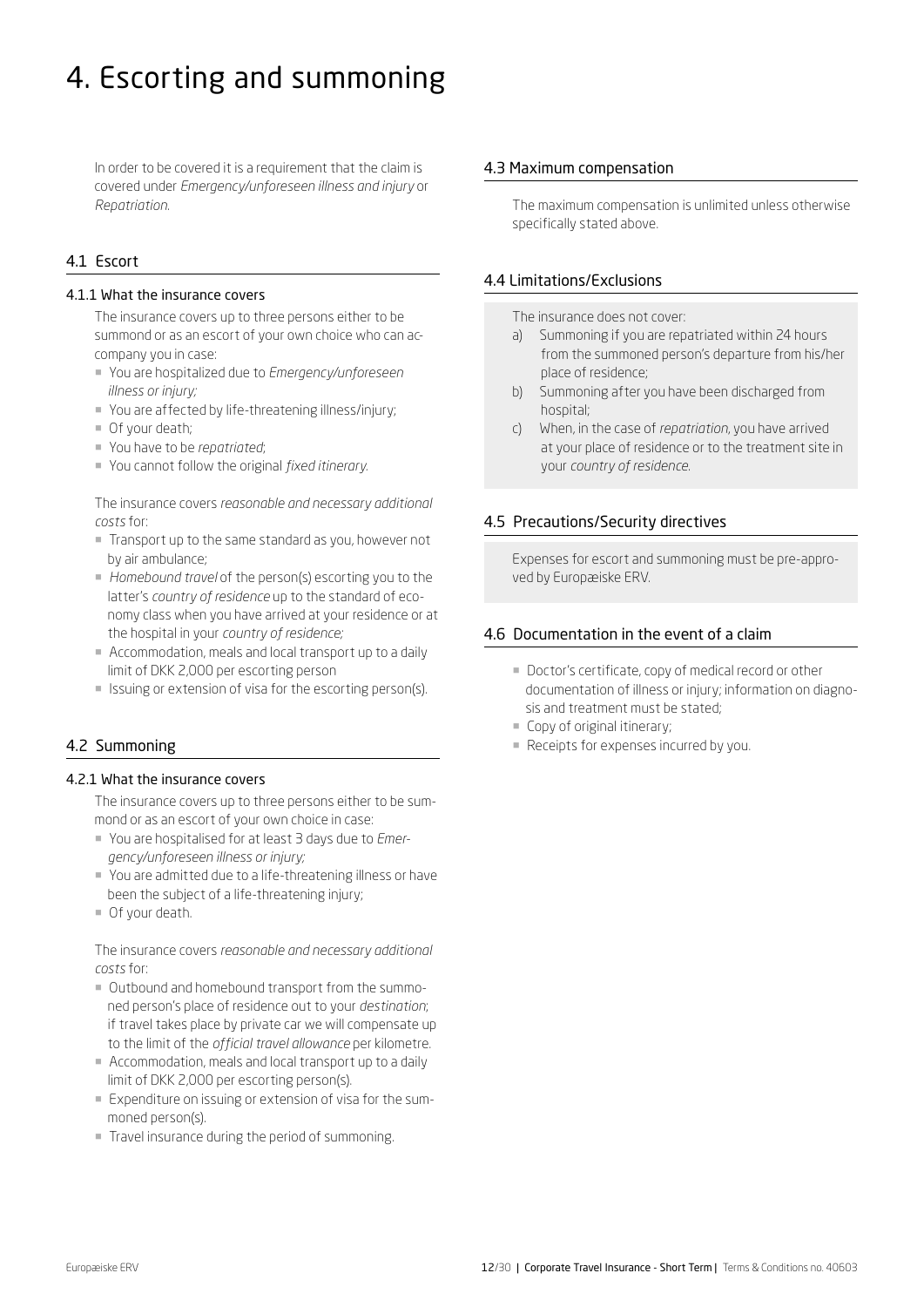## <span id="page-12-0"></span>5. Personal accident - disability and death

## 5.1 What the insurance covers

- A. Disability due to accident
- B. Aids and devices
- C. Technical alterations of local environment
- D. Training and occupational rehabilitation
- E. Loss of life

## A. Disability due to accident

- 1) You are entitled to compensation if a *bodily injury*  causes permanent disability of at least 5 %. The degree of disability is assessed once your condition has stabilised meaning that your state of health is no longer expected to improve or change significantly. However, the degree of disability will, if possible, be determined no later than 3 years after the *bodily injury* occurred.
- 2) The degree of disability is assessed in accordance with The Permanent Injury Rating List of the Danish Labour Market Insurance without taking your profession into account.
- 3) Disfigurement is also regarded as *bodily injury.*
- 4) The disability compensation constitutes the percentage of the capital amount corresponding to the level of disability.
- 5) If you are not in agreement, with the degree of disabi lity assessed by Europæiske ERV, you have the op portunity to obtain a statement from Arbejdsmarke dets Erhvervssikring (AES). If the AES evaluates the degree of disability to be higher than assessed by Europæiske ERV, then Europæiske ERV will use the degree of disability concluded by AES for payment, and also refund the fee for AES.

## Maximum compensation

The sum insured per person, per claim is DKK 1,000,000.

## B. Aids and devices

The insurance covers, for up to 3 years following a *bodily injury* claim acknowledged by Europæiske ERV, costs on assistive devices which, based on a medical assessment, are necessary to mitigate the consequences of the *bodily injury.*

## Maximum compensation:

DKK 50,000 per person per claim.

## C. Technical alterations of local environment

The insurance covers *reasonable and necessary costs* for technical modifications of your workplace, your permanent private residence or your private car, if, due to a *bodily injury* claim acknowledged by Europæiske ERV, you need strainrelieving measures to enable you to carry out your work.

#### Maximum compensation

DKK 60,000 per person per claim.

## Limitations/Exclusions

It is a requirement for payment to be made that the degree of permanent disability is assessed to be at least 15 %. It is additionally a requirement that the expenses are pre-approved by Europæiske ERV, and that payment thereof cannot be claimed from another party pursuant to law or liability for compensation, for example Labour Market Insurance or other form of social security.

## D. Training and occupational rehabilitation

The insurance covers the *reasonable and necessary costs* for training and occupational rehabilitation incurred by you in case you, as a result of a *bodily injury,* have to undergo rehabilitation to enable you to carry out your work. Corresponding expenses on retraining are alternatively covered if you are unable to perform your previous work duties after the *bodily injury.* 

## Maximum compensation

DKK 60,000 per person per claim.

## Limitations/Exclusions

It is a requirement for payment to be made that the degree of permanent disability is assessed to be at least 15 %. It is additionally a requirement that the expenses are pre-approved by Europæiske ERV, and that payment thereof cannot be claimed from another party pursuant to law or liability for compensation, for example Labour Market Insurance or other form of social security.

## EI. Loss of life

When a *bodily injury* directly leads to your death within 3 years after the occurrence of the accident, the sum insured set for loss of life will be paid.

If compensation has been paid out by Europæiske ERV for Immediate Compensation, Loss of earning Capacity or Disability caused by *tropical* or eye disease, the compensation for loss of life will be deducted with the payment already made.

## Maximum compensation

The sum insured is DKK 1,000,000.

## 5.2 Who will receive the compensation?

Compensation or reimbursement under Disability is paid to you. It is a condition of payment that you are alive at the time when payment of compensation can be claimed.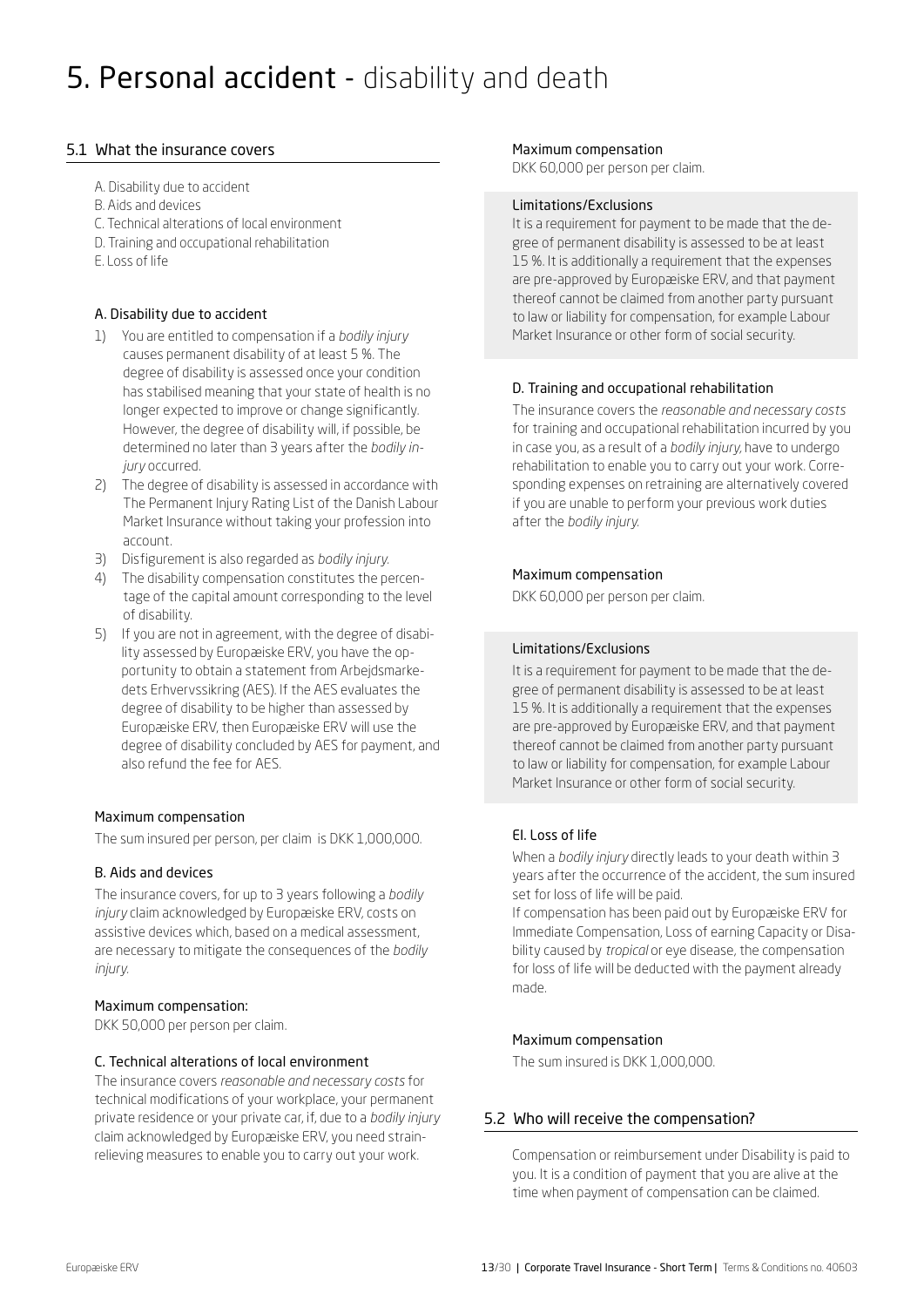In case of your death, the sum payable on loss of life is paid, unless otherwise notified to Europæiske ERV, to your *nextof-kin.* If there are no persons defined as *next of kin,* the sum is paid to your legal inheritors in accordance with The Danish Inheritance Act.

Compensation for Aids and Devices, Technical alteration of local environment and training and occupational rehabilitation is paid to your employer. If you have incurred the expense, you receive the compensation.

## 5.3 Limitations/Exclusions

- a) A disability existing before the *bodily injury* took place cannot have the effect of the degree of permanent disability being set higher than if such pre-existing disability had not been present. Harm due to pre-existing disability is thus not included in compensation for permanent disability.
- b) The degree of permanent disability for loss of more than one limb/part of the body cannot in aggregate exceed 100 %.
- c) For persons over the age of 65, compensation for Disability is covered up to 50% of the sum insured specified in the policy.
- d) For persons under the age of 18 the sum insured in the event of Loss of Life is limited to DKK 50,000. The sum insured for Disability is automatically raised by the amount by which the sum insured for loss of life is reduced.
- e) For persons over the age of 75, compensation for Loss of Life is covered up to 50% of the sum insured specified in the policy.
- f) Irrespective of whether higher sums insured have been taken out on one or more policies with Europæiske ERV, Europæiske ERV's obligation to pay compensation can never exceed DKK 15 million per person under Disability, Loss of earning Capacity, Disability caused by *tropical* or eye disease and Coma and DKK 10 million under Loss of life.

Europæiske ERV's total liability per claim event cannot exceed DKK 350 million if several insured by the same policyholder including group and affiliated companies, are to be compensated for the same claim event even though the event is covered by one or more policies taken out by the same policyholder or group with Europæiske ERV.

## 5.4 The insurance does not cover:

- a) *Bodily injuries,* where no causal connection can be established between the accident and the injury;
- b) Any disease, including illness arising due to infection with viruses, bacteria, microorganisms and similar situations;
- c) If the permanent disability occurred as a consequence of illness and/or onset of latent predisposition to illness, even if the illness has occurred or has been aggravated as a result of the *bodily injury.*
- d) Consequences of medical treatment or other treatment, including treatment with medication, unless the treatment was necessary in connection with a *bodily injury* for which there is an entitlement to cover;
- e) Permanent disability sustained by your participation in a fight, scuffle and the like or your participation in criminal actions;
- f) *Bodily injury* as a result of wearing-down/attrition or excess strain, which cannot be characterised as a sudden injury;
- g) Permanent disability in the form of psychological consequences in cases where you have not been at in danger for sustaining a physical injury.
- h) *Bodily injuries* occuring in connection with childbirth, unless it is proven, that the accident definition of the insurance, in the event of an accident, can be consi dered fulfilled.

## 5.5 Labour Market Insurance

Upon demand by you, the degree of permanent disability will be finally determined by the Danish Labour Market Insurance ("Arbejdsmarkedets Erhvervssikring"). The costs of such arbitration will be shared equally between you and Europæiske ERV.

If the degree of disability fixed by Danish Labour Market Insurance is higher than the one fixed by Europæiske ERV, Europæiske ERV shall pay the full fee to the Danish Labour Market Insurance. Europæiske ERV is entitled to present a case to Danish Labour Market Insurance. If Europæiske ERV demands the presentation, the company pays all expenses connected to the presentation.

## 5.6 Documentation in the event of a claim

- ¡ Information on name and address of treating physician/ hospital at the destination;
- ¡ Copy of doctor's report or medical record from the time of the *bodily injury;*
- Police report, in case one has been filed;
- ¡ Relevant medical and health-related information;
- ¡ Death certificate;

Europæiske ERV is entitled to obtain information from hospitals, physicians, dentists or other therapists who have diagnosed or treated you.

In the event of loss of life Europæiske ERV is entitled to demand an autopsy and receive the results of such autopsy.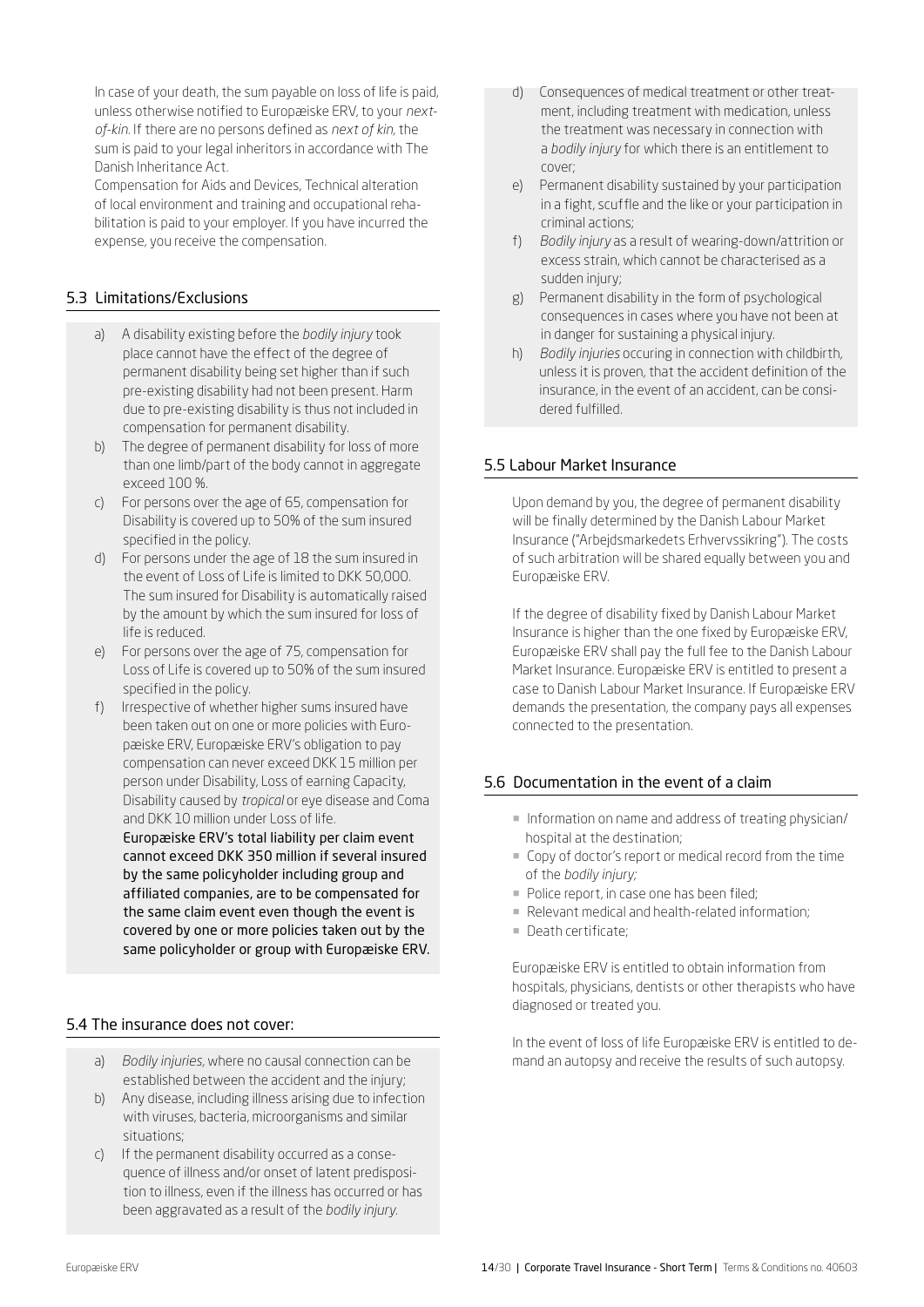## <span id="page-14-0"></span>6. Missed departure or missed connection

## 6.1 Delay on the way to the place of departure or missed connection

#### 6.1.1 What the insurance covers

The insurance covers the *reasonable and necessary additional cost*s required to catch up with the original itinerary if, when embarking on the *business trip* or on route, you are delayed while travelling to the place of departure due to unforeseen events and therefore miss a scheduled, booked departure or connection with *public means transport*. The insurance provides cover for outward trips, round trips and homebound trips.

*Additional costs* can consist of a new ticket at maximum the same class of travel as the original journey, as well as accommodation, meals and local transport. Toiletries and clothing can also be covered if hotel accommodation is necessary and the luggage is in transit and cannot be handed out in connection with a change of flight.

#### 6.1.2 Maximum compensation

- ¡ New ticket: *reasonable and necessary additional costs*.
- ¡ Up to DKK 2,000 in total per day per insured for *additional costs* for accommodation, meals, local transport, toiletries and clothing.

#### 6.1.3 Limitations/Exclusions

The insurance does not cover:

- a) If the reason for arriving late for the departure/connection could have been anticipated or prevented;
- b) If the official minimum check-in or the *minimum connection time* stated by the carrier in the timetable, have not been observed.
- c) For costs that you are entitled to get from the transport company, the carrier or the trip organizer or from other sources, either by law, by statute, by convention or by claim for damages.
- d) When delay is due to bankruptcy of the common carrier
- e) In the event of strike, industrial action or lockout.

## 6.1.4 Precautions/Security directives

Compensation may be denied if weather and traffic conditions are not taken into consideration. Ample transfer time should be allowed for change of flight or other change of means of transport. The transfer time should not be less than 2 hours. A shorter transfer time may result in the compensation being reduced or denied.

## 6.2 Delayed or cancelled mode of transport

#### 6.2.1 What the insurance covers

If a *public means of transport* by which you intend to travel is delayed for more than 3 hours, cancelled or over-booked, the insurance covers *reasonable and necessary additional costs* for accommodation or equivalent, meals and local transport. Toiletries and clothing can also be covered if hotel accommodation is necessary and the luggage is in transit and cannot be handed out in connection with a change of flight. The insurance provides cover for outward trips, round trips and homebound trips.

*Additional costs* can comprise a new ticket at maximum the same class of travel as the original journey, accommodation, meals and local transport.

#### 6.3 Maximum compensation

- ¡ New ticket: *reasonable and necessary additional costs.*
- ¡ Up to DKK 2,000 in total per day per insured for *additional costs* for accommodation, meals, local transport, toiletries and clothing.

## 6.4 Limitations/Exclusions

The insurance does not cover:

- a) If the official minimum check-in or the *minimum connection time* stated by the carrier in the timetable has not been observed;
- b) If, due to over-booking, you voluntarily give up your seat;
- c) For costs that you are entitled to get from the transport company, the carrier or the trip organizer or from other sources, either by law, by statute, by convention or by claim for damages.
- d) When delay is due to bankruptcy of the common carrier
- e) In the event of strike, industrial action or lockout.
- f) Schedule changes announced before you leave your residence or depart from your *destination* are not regarded as delay under these insurance conditions.

## 6.5 Documentation in the event of a claim

- ¡ Original, unused airline tickets, itinerary, documentary evidence of the delay/cancellation from an airline, etc.;
- Receipts for expenses incurred by you.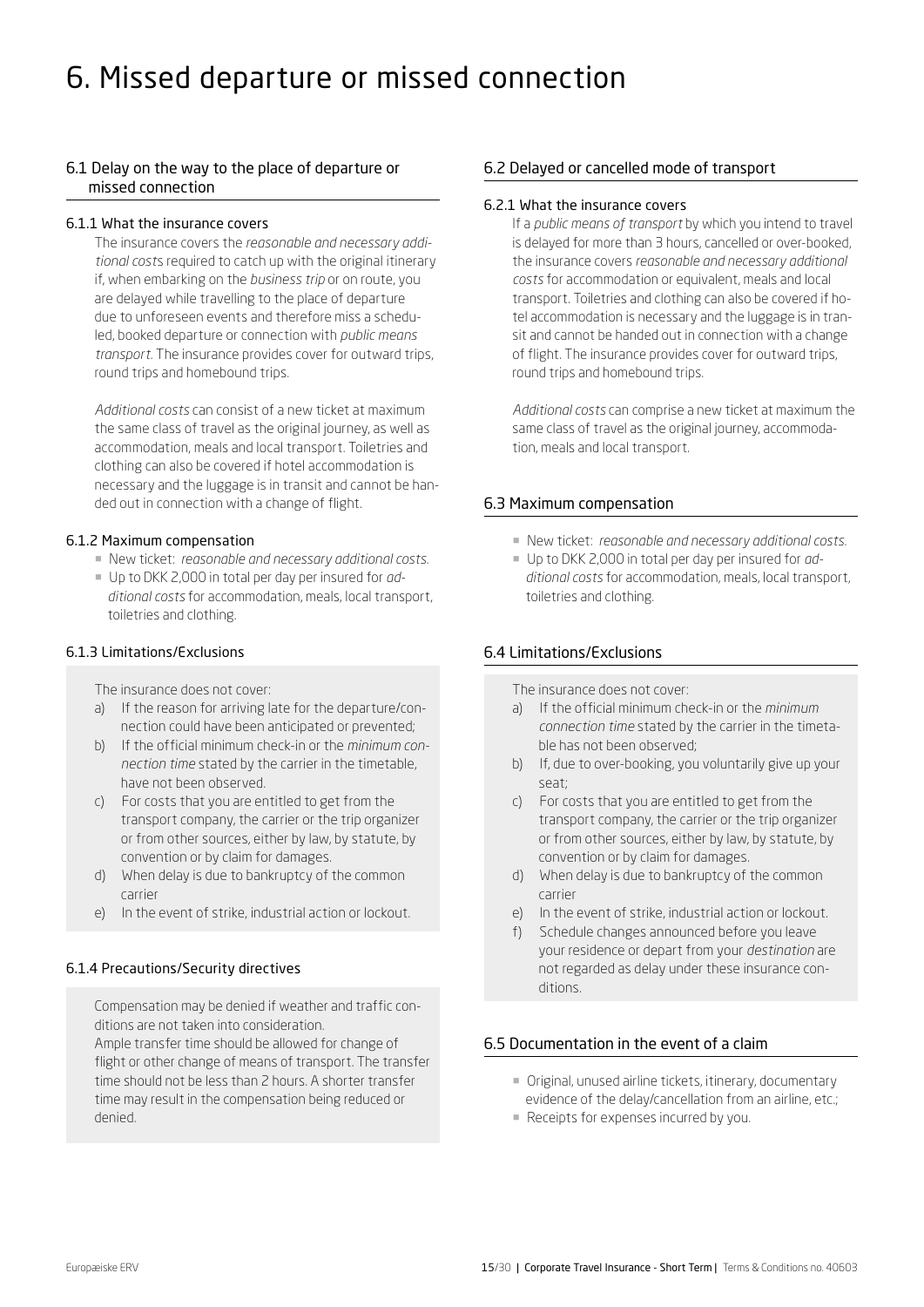# <span id="page-15-0"></span>7. Luggage delay

## 7.1 What the insurance covers

The insurance covers *reasonable and necessary additional costs* for replacement purchases as for example clothing and toiletries if your checked-in luggage is delayed and does not arrive at your *destination* at the same time as you do.

## 7.2 Maximum compensation

The insurance sum is DKK 3,000 per insured, per trip.

## 7.3 Precautions/Security directives

The replacement purchases must be made during the actual travel, in direct connection to the delay and before the luggage is returned to you.

Ample transfer time should be allowed for change of flight or other change of means of transport. The transfer time should not be less than *minimum connection time*. A shorter transfer time may result in the compensation being reduced or denied.

## 7.4 Limitations/Exclusions

The insurance does not cover:

- a) For costs that you are entitled to get from the transport company, the carrier or the trip organizer or from other sources, either by law, by statute, by convention or by claim for damages.
- b) When delay is due to bankruptcy or intervention by authorities;
- c) If the luggage delay is due to a strike;
- d) Transport expenses incurred when collecting your luggage or making purchases.

## 7.5 Documentation in the event of a claim

- **PI.R. (Property Irregularity Report) from the airline;**
- **Receipts for your replacement purchases**
- ¡ Itinerary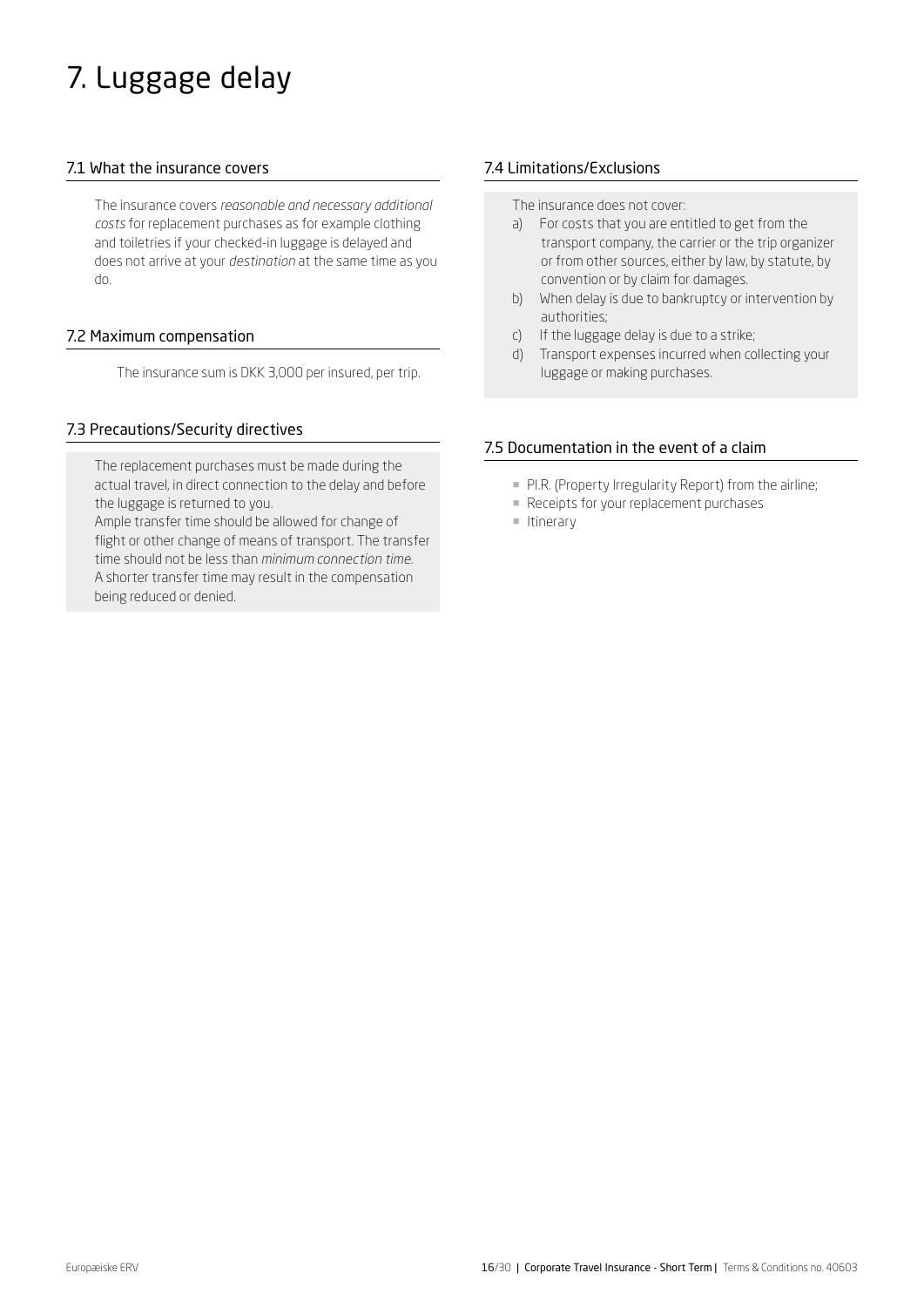## <span id="page-16-0"></span>8. Luggage cover

## 8.1 What the insurance covers

- ¡ The insurance covers theft, *damage* and loss of your luggage. The *damage* must be due to sudden and unforeseen events.
- ¡ The insurance also covers *damage* to and loss and luggage which you have to leave behind as a result of evacuation covered according to section 9.1.

#### 8.1.1 The insurance covers the following objects::

Professional and personal possessions for use during the *business trip*, which you take with you or buy on the *business trip*, including rented or borrowed objects, as well as gifts.

## 8.1.2 Cash, credit cards, travel documents and keys

- Cash is covered up to DKK 5,000 per person per claim, unless otherwise stated in the insurance policy.
- ¡ *Travel documents* are covered up to DKK 30,000 per person, per claim.

The insurance also covers verified *reasonable and necessary additional costs* which are directly related to a covered claim, for example expenses for:

- ¡ Cancelling debit cards or credit cards, or travel expenses incurred in connection with submitting a police report or similar, up to a total of DKK 5,000 per person per claim;
- New keys for a private vehicle and/or new keys and/or new locks in a private residence, up to DKK 10,000 DKK per person per claim. The insurance covers new locks, if documents or objects that can identify the home are lost together with the keys. The locks must be changed within a week of the incident.

## 8.2 Valuation and payment of compensation

The insurance covers the direct financial loss corresponding to the replacement price which applied prior to the insurance incident. This means the amount of compensation can be affected by the age, wear and tear, usefulness and modernity of the item.

The following are, for example, not considered to be direct financial loss:

- ¡ Sentimental value;
- Loss of earnings;
- ¡ Value of the work you yourself have invested in the production of photographs, films, recordings, computer programs, models and similar items, or the value of your own work and efforts in connection with a claim;
- ¡ Losses that may arise from the use of debit cards/ credit cards, telephone/SIM cards or similar, cheques and use of accounts, irrespective of whether this can be deemed to have taken place lawfully or unlawfully.

In the specific situation Europæiske ERV's decides whether the form of compensation is cash payment or a new, a used or a repaired object. Europæiske ERV may also decide how any purchase or repair shall take place.

In case of *damage* to objects, these must not be thrown out without permission from Europæiske ERV, or until the claim has been settled. The objects must be submitted, on demand, to Europæiske ERV.

When compensation is paid for objects they become the property of Europæiske ERV. If replaced objects are recovered, you must contact and return the refunded object to Europæiske ERV or refund the amount of compensation that was received.

## 8.2.1 VALUATION TABLE

Deduction for age, calculated from the purchase date in % of the new price.

A single object is covered up to a maximum of 50 % of the sum insured.

| <b>Posession</b>                                                                    | 1 year                                                             | 2 years | 3 years | 4 years | 5 years |
|-------------------------------------------------------------------------------------|--------------------------------------------------------------------|---------|---------|---------|---------|
| Glasses                                                                             | 0%                                                                 | 0%      | 20%     | 40 %    | 50 %    |
| <b>Bicycles</b>                                                                     | 0%                                                                 | 0%      | 30 %    | 40%     | 50 %    |
| Tools, electronic instruments and measuring devices                                 | 0%                                                                 | 20%     | 30 %    | 40 %    | 50%     |
| Mobile phones/ Laptops/computers/tablets/GPS /<br>accessories                       | 0%                                                                 | 30 %    | 50%     | 60 %    | 80%     |
| Videos/video cameras -Cameras/accessories -Radios/<br>TVs/stereo systems            | 0%                                                                 | 30 %    | 50%     | 60 %    | 80%     |
| Clothes and similar items                                                           | 0%                                                                 | 0%      | 20%     | 40 %    | 50 %    |
| Watches $\leq$ DKK 5,000                                                            | 0%                                                                 | 0%      | 20%     | 40 %    | 50 %    |
| Watches $>$ DKK 5,000                                                               | Valued at market valuei                                            |         |         |         |         |
| Leather jackets/Furs over DKK 10,000                                                | Valued at market value                                             |         |         |         |         |
| Gold/jewellery                                                                      | Valued at market value, however up to max. 50 % of the sum insured |         |         |         |         |
| Books/antiques                                                                      | Valued at market value                                             |         |         |         |         |
| Photographs/videos/tapes/similar digital recordings/<br>manuscripts, drawings, etc. | Compensation is paid for the replacement cost of the raw materials |         |         |         |         |
| Make-up/toiletries                                                                  | Compensation of 50 % is paid if the packaging has been opened      |         |         |         |         |

Europæiske ERV **17/30 | Corporate Travel Insurance - Short Term |** Terms & Conditions no. 40603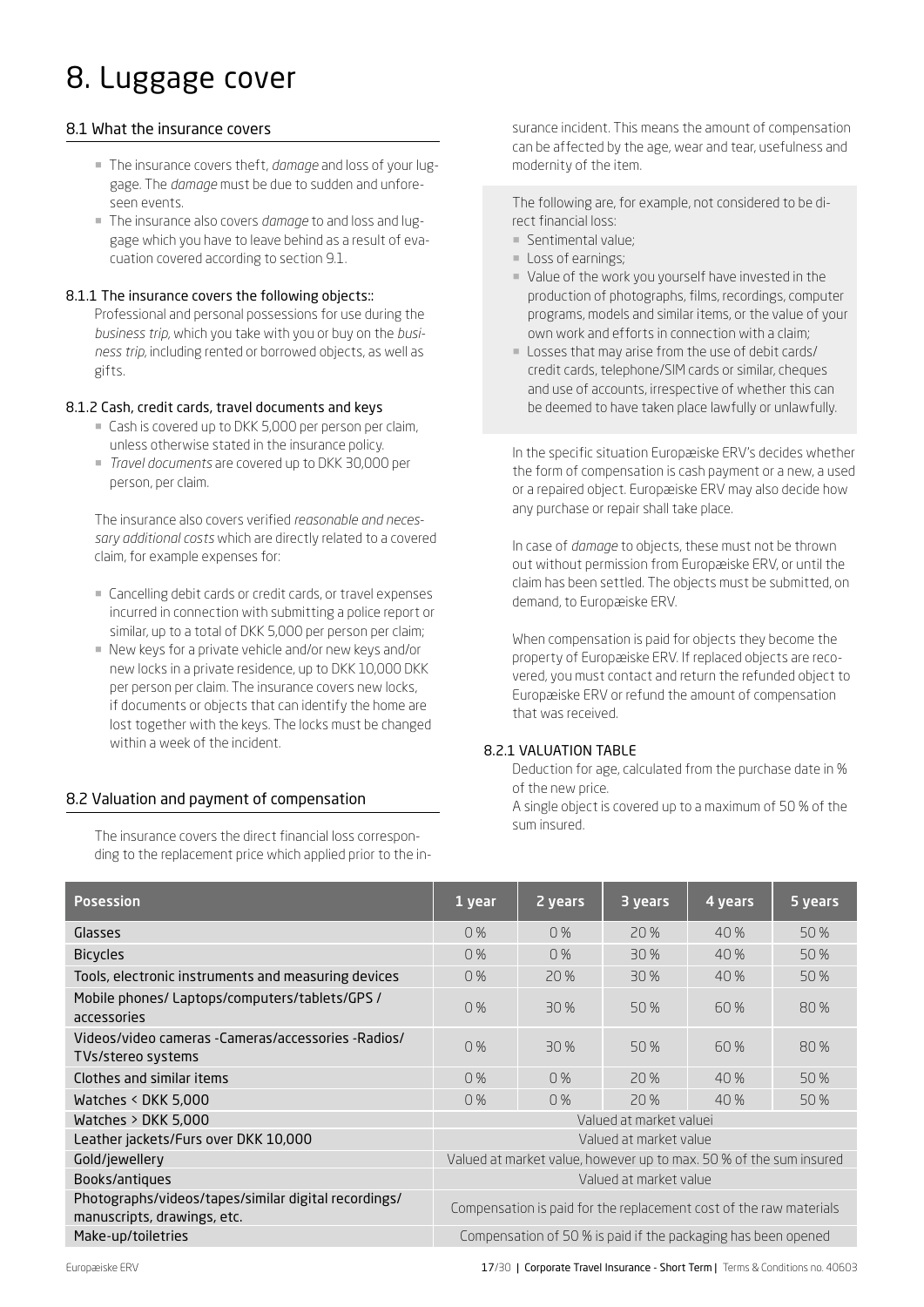#### <span id="page-17-0"></span>8.3 Maximum compensation

The sum insured per person, per claim is DKK 40,000, unless otherwise stated above.

#### 8.4 Limitations/Exclusions

- The insurance does not cover:
- a) Goods intended for sale or processing, sample collections, samples of merchandise, advertising gifts and articles, or similar;
- b) Stamps, coins and bank notes of value to collectors, manuscripts, drawings or valuable documents;
- c) Animals;
- d) Objects sent separately are not covered during transport or before they are collected by you;
- e) Motor vehicles, caravans, trailers, aircraft, parachutes, hang-gliders, yachts and motor boats or other similar conveyances. The insurance does not apply to parts or accessories for the above-mentioned vehicles and water crafts.

Compensation is not payable for:

- f) Superficial *damage*, such as scratches or similar *damage* that do not reduce the value of utility;
- g) Objects, money, *travel documents* and documents of value which are left behind, lost or mislaid, are handed over for transport or check-in or entrusted to the care of others, who are not under your supervision and control;
- h) Burglary, where there is no visible sign of forced entry;
- i) *Theft-prone property* and high value items left behind in a motor vehicle parked overnight (overnight parking comprises the hours between 22:00 and 06:00);
- j) *Damage, erroneous exchange* or loss of luggage during transport, claimed for without original P.I.R (Property Irregularity Report) issued by airline or handling company at the airport at the *destination* (can be collected for up to 7 days after return);
- k) Expenses that can be reimbursed by another party under law, other provisions, conventions, insurance or compensation claims;
- l) Property belonging to the *policyholder* is covered by this insurance only if compensation cannot be obtained through other insurance or contract

#### 8.5 Precautions/Security directives

In order to qualify for full compensation, you must handle your property with due care so that theft and *damage* can be prevented as far as possible, and you must be able to document your claims with receipts/documents demonstrating the value of the lost/*damaged* items. It is important to note that *theft-prone property*, delicate or *particularly valuable* requires special supervision.

Requirements concerning standards of care also mean that:

- Means of transportation or temporary residence should not be left unlocked, or with open windows. Temporary residence includes e.g. apartment, hotel room, passenger cabin, or similar.
- ¡ Money, *travel documents* and *theft-prone property* must be locked in a safe deposit box, suitcase, cabinet, drawer, or similar, when you leave your temporary residence;
- ¡ *Theft-prone property* must not be left unattended or kept in luggage that is checked in without being under your immediate control and supervision;
- ¡ *Particularly valuable property* must, wherever possible, be carried in hand luggage or be checked in separately subject to special precautions;
- Bottles or other liquid containers, except for cosmetics and toiletries, must not be placed in checked-in luggage;

Failure to meet these requirements to exercise standards of care may result in reduced or no compensation. The amount by which the compensation is reduced depends on the circumstances, amongst other things the degree of negligence and its significance to the claim and the value of the item of property.

## 8.6 Documentation in the event of a claim

- Police report from local authorities in the event of theft or loss;
- ¡ P.I.R. (Property Irregularity Report) from the airline, if your luggage has been swapped, *damaged* or lost while it was in the airline's custody; receipts, warranties or similar documenting the age and value of the property.
- ¡ Copy of your itinerary.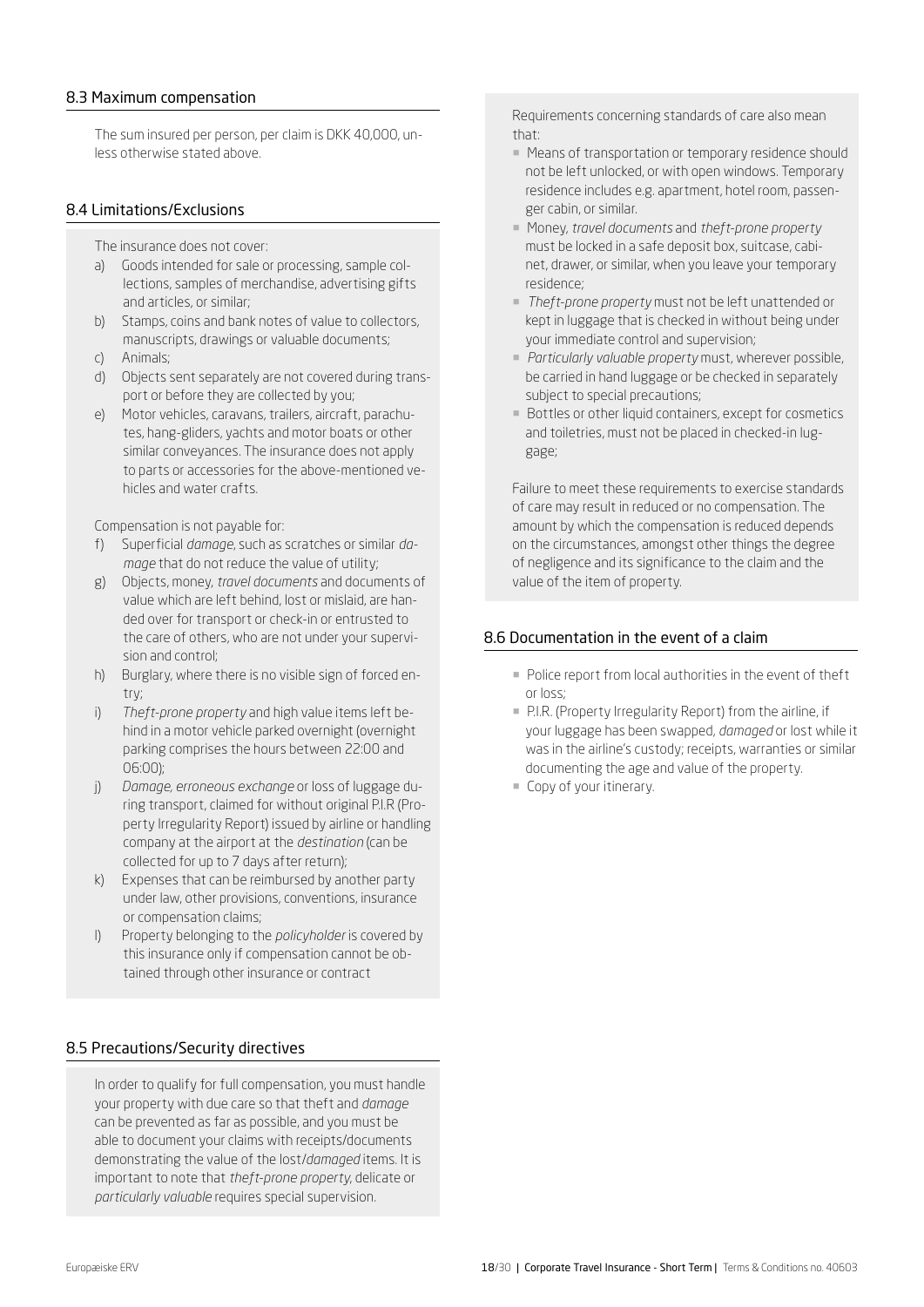# <span id="page-18-0"></span>9. Security Package

## 9.1 Evacuation

## 9.1.1 When does the insurance cover?

The insurance covers evacuation, which means when the authorities issue a decree or order that people must leave an entire area in the event of war, natural disasters or other life-threatening circumstances, and that urgent action is required to get to safety. Thus, it is only an evacuation when the Ministry of Foreign Affairs in your home country or other national or local authority at the destination in the affected area, confirms that evacuation is required.

## 9.1.2 What the insurance covers

The insurance covers *reasonable and necessary additional costs* for:

- ¡ Transportation *to nearest safe place or* to your *country of residence* in the event that the *Ministry of Foreign Affairs* or other national or foreign authority initiates an evacuation of the area where you are currently staying because of *natural disaster, acts of terrorism*, outbreak of war or war-like situation, *political unrest* or imminent danger of life-threatening *epidemics*;
- ¡ In case of an act of *terrorism*, the insurance covers transport, maximum on economy class, if you are affected by an act of *terrorism* within a radius of 50 kilometers from your *destination*. It is a condition for coverage that the disruption of the journey takes place within 48 hours after the act of *terrorism.*
- ¡ *Additional costs* up to DKK 2,000 per insured per day for hotel accommodation, meals and local transport in connection with evacuation to your *country of residence* or to the nearest temporary safe place from the time an incident as described above makes *return trip* impossible and until *return* becomes possible again;
- Replacement purchases of clothing and toiletries are covered up to DKK 6,000 per person per trip, if you are evacuated without your luggage.

## 9.1.3 Maximum compensation

The insurance covers *reasonable and necessary costs.* 

## 9.1.4 Limitations/Exclusions

The insurance does not cover:

- a) If it is not considered an evacuation as per definition in section 9.1.1
- b) If you travel to or within areas where the local authorities/ the *Ministry of Foreign Affairs* in your *country of residence* or Health protection agency have issued a travel warning or have recommended that you leave the area/*return home;*
- c) If, in connection with danger of life-threatening *epidemics*, there is a known vaccine against the disease;
- d) In *active participation in war*, riots, demonstrations or similar;
- e) If you travel into an area which prior to your trip appears on the Europæiske ERV war and risk list as a *war zone*; Europæiske ERV's war zone list can be found under Travel Safety at [erv.dk/risikoomraader.](http://www.erv.dk/risikoomraader )
- f) Expenses covered by travel agent, carrier and public authorities.
- g) Evacuation based on your concern or fear alone.
- h) Expenses for evacuation which Europæiske ERV would not have incurred if Europæiske ERV had been responsible for the evacuation.

## 9.1.5 Precautions/Security directives

Transport must take place at the first given opportunity. Europæiske ERV's possibility to send in assistance may in some cases be limited in areas which are affected by *natural disaster*, *acts of terrorism,* war or war-like states, *political unrest* and life-threatening *epidemics*.

Compensation is provided for additional expenses. This means for example, that you must have a pre-paid return ticket and/or pre-paid hotel- or other accommodation reservation, which can not be used or refunded. Expenses for evacuation need pre-approval by Europæiske ERV.

## 9.1.6 Documentation in the event of a claim

- ¡ Documentation for the incident that resulted in the evacuation.
- ¡ Travel documentation or other documentation showing the duration and the purpose of the trip.
- **Documentation for pre-paid expenses.**
- ¡ Documentation for reimbursement of pre-paid expenses (e.g. flight taxes or fees).
- ¡ Original receipts for expenses paid by you.

## 9.2 Extended stay due to detention

## 9.2.1 What the insurance covers

The insurance covers *reasonable and necessary additional costs* for *return trip*, accommodation and meals, if you by the authorities are forced to extend your *business trip*  and are unable to *return* due to:

- ¡ *Natural disaster*
- ¡ Quarantine in *epidemics;*
- *Acts of terrorism;*
- ¡ Outbreaks of war or war-like states;
- ¡ *Political unrest.*

## 9.2.2 Maximum cover

DKK 50,000 per insured per trip.

## 9.2.3 Limitations/Exclusions

It is a requirement that the expenses are pre-approved by Europæiske ERV.

## 9.2.4 Documentation in the event of a claim

- ¡ All information and documents which can shed light on the case;
- Receipts for expenses incurred by you.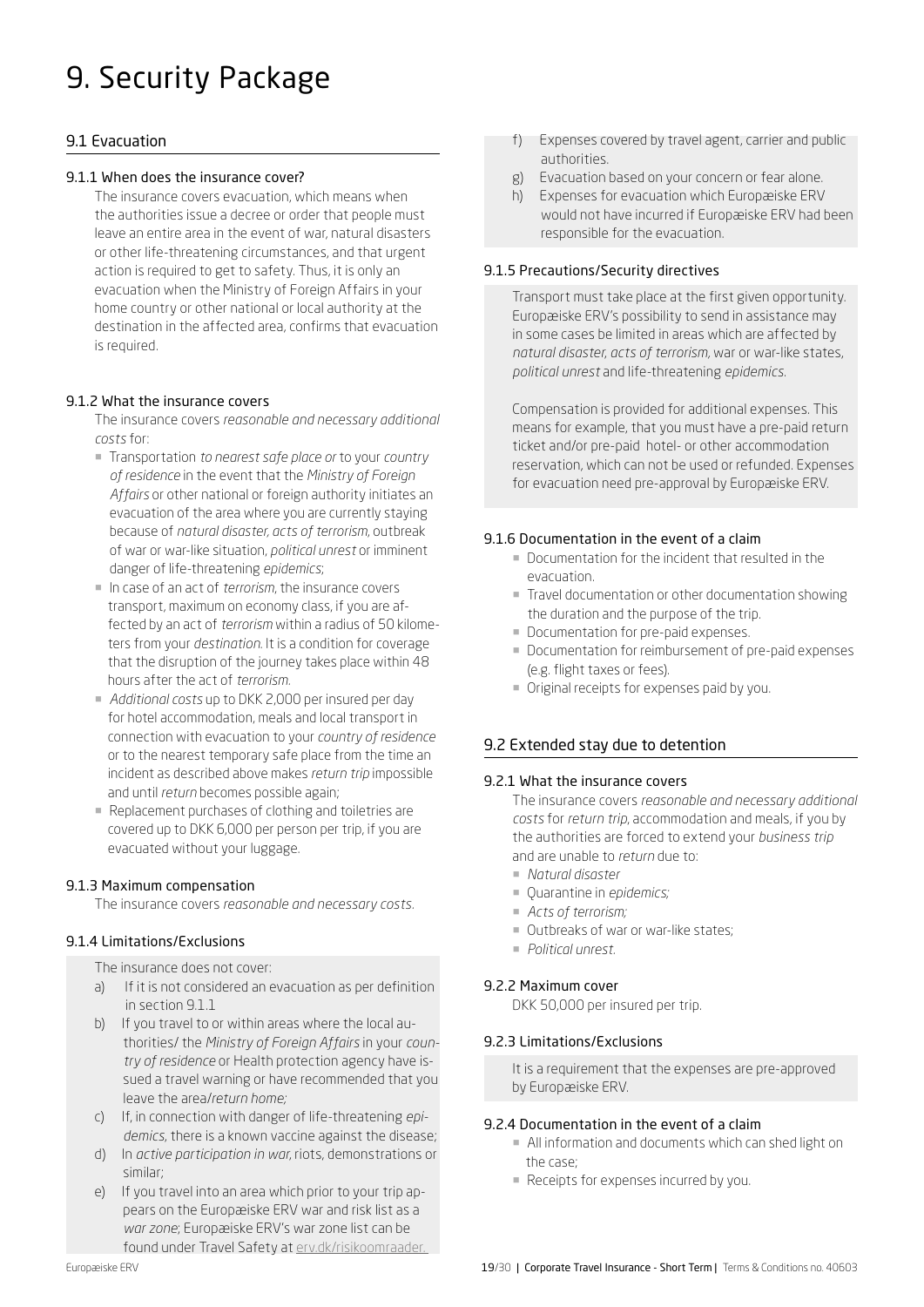## 9.3 Closed by order of public authority

#### 9.3.1 What the insurance covers

The insurance covers *reasonable and necessary additional costs* if you, during a *business trip*, do not have access to your private belongings because your temporary place of residence has been sealed off by the authorities. The sealing-off may be a consequence for example of fire, *acts of terrorism* or equivalent serious incident.

#### 9.3.2 Maximum cover

The insurance covers up to DKK 6,000 per person per trip for example for clothing, toiletries or other expenditure necessary for the purposes of the *business trip.* 

#### 9.3.3 Limitations/Exclusions

The sealing-off must last for a minimum of 3 hours and must be verifiable by confirmation from an authority sealing off or lawful representative of the place of temporary residence.

#### 9.3.4 Documentation in the event of a claim

- Receipts for expenses incurred by you.Police notification
- or documentation from another public authority.
- ¡ Proof of travel or other documentation for the *destination*, duration and purpose of the trip.

## 9.4 Search and rescue

The insurance covers *reasonable and necessary costs* for police, civilian or military search and/or rescue, if you have been reported missing to the police or other public authority for at least 24 hours, have been seen alive within the last 5 days, and your temporary place of residence has been confirmed.

Costs are covered in the event that the local authorities demand payment or guarantee of payment before search or rescue operation is carried out.

Compensation is paid for search and rescue for up to 14 days after you have been reported missing and within a radius of 50 kilometres from the place where you were last seen.

## 9.4.1 Maximum compensation

The maximum amount is DKK 250,000 per insured per claim or up to DKK 500,000 per claim. If several persons are searched for as a group, the search expenses will be distributed equally between the number of persons insured by Europæiske ERV.

Necessary expenses under this cover means expenses for professional assistance, including divers, police, searching with dogs, helicopters or similar.

#### 9.4.2 Limitations/Exclusions

The insurance does not cover:

a) Search and rescue in connection with *kidnapping* or *hijacking*.

- b) Expenses covered by public authorities;
- c) Expenses Europæiske ERV would not have had if Europæiske ERV had arranged for the search and rescue.
- d) Charges to organisations/authorities which normally work on voluntary basis/free of charge on search and rescue operations.

#### 9.4.3 Precautions/ Security directives

- Expenses for search and rescue must be pre-approved by Europæiske ERV.
- Expenses for transport and hotels for family members are covered only if their participation is necessary and contributes to search, rescue or recovery. Europæiske ERV assesses whether the participation is necessary.
- ¡ It is not regarded as a search if you have neglected to inform family members of your whereabouts and location, and your family wishes to get in contact with you, regardless of the reason for the wish for contact.
- ¡ Europæiske ERV cooperates with the *Ministry of Foreign Affairs* and its international network, when deemed appropriate for the operation.

#### 9.4.4 Documentation in the event of a claim

- Police report or equivalent documentation from an authority;
- ¡ Itinerary or other documentation of temporary residence;
- ¡ All information and documents which can shed light on the case;
- Receipts for expenses incurred.

## 9.5 Hostage compensation

#### 9.5.1 What the insurance covers

The insurance provides cover in the event that you are *kidnapped* or subjected to *hijacking* during a *business trip.*

#### A Insured

- Daily compensation of DKK 2,500, up to DKK 250,000 per insured;
- **Psychological debriefing and counselling following** release at up to a total of DKK 50,000.

#### B Policyholder

- Expenses for advice and negotiation up to DKK 50,000;
- ¡ Transport expenses for one replacement person up to DKK 50,000;
- ¡ Salary compensation for the employee in the period of detention as well as a month extra up to DKK 250,000.

#### C Spouse, cohabiting partner, children, siblings and parents

- Regular updates from Europæiske ERV and professional crisis counselling by phone up to DKK 50,000;
- ¡ Cover for transport, temporary stay, meals and loss of in come at up to DKK 50,000 for travelling out to the country/area where you are being detained. This cover applies only in case you have been detained for at least 48 hours.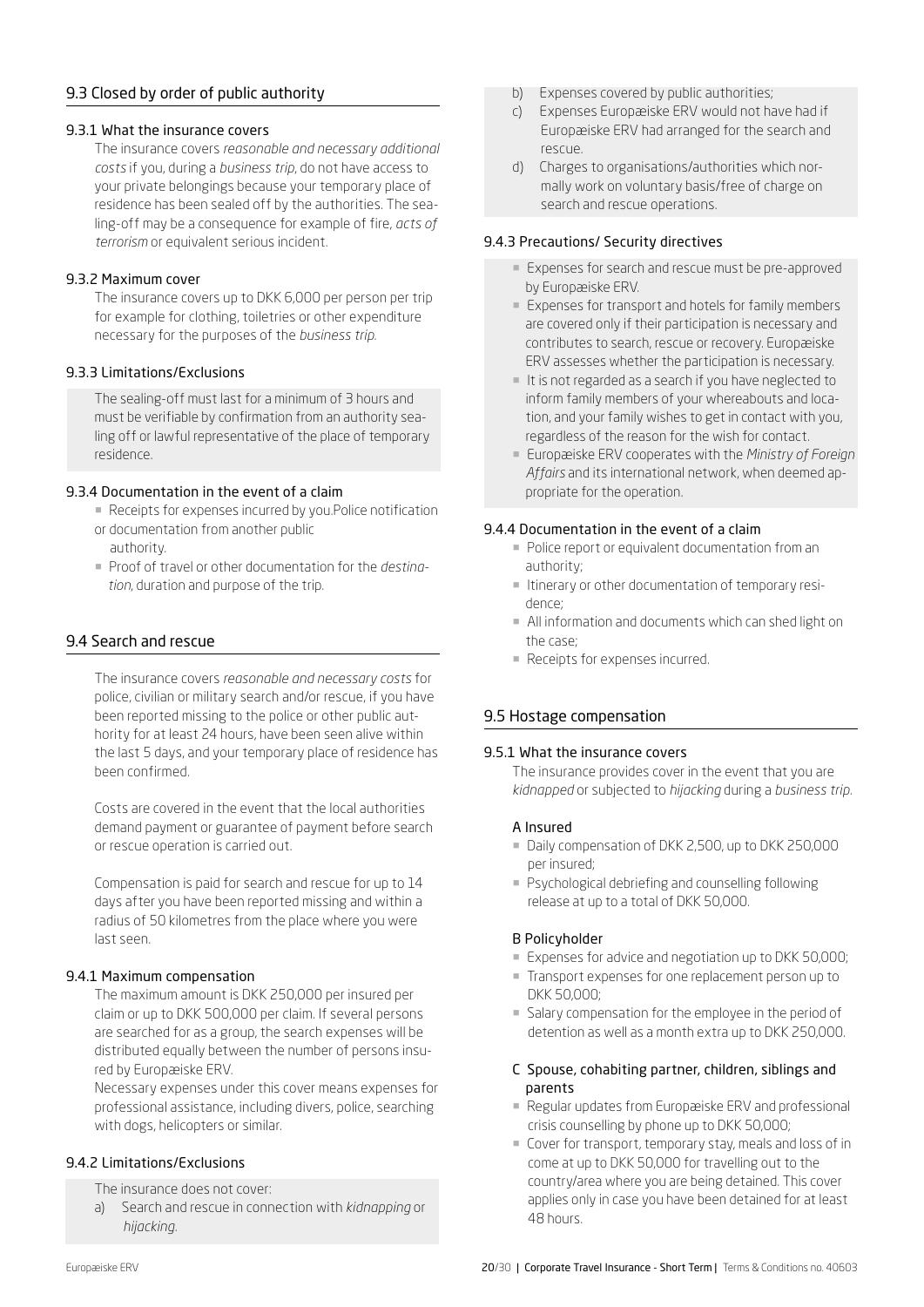## 9.5.2 Maximum compensation

The maximum compensation is DKK 750,000 per claim event.

#### 9.5.3 Limitations/Exclusions

The insurance does not cover ransom.

## 9.5.4 Precautions/Security directives

When the *kidnapping* is confirmed Europæiske ERV or our alarm centre must be notified as quickly as possible. Travel by family members to the *destination* must be approved by Europæiske ERV or our alarm centre. If the *policyholder* does not follow the *Security directives*, the compensation may be reduced or denied.

#### 9.5.5 Documentation in the event of a claim

Original documentation of expenses incurred.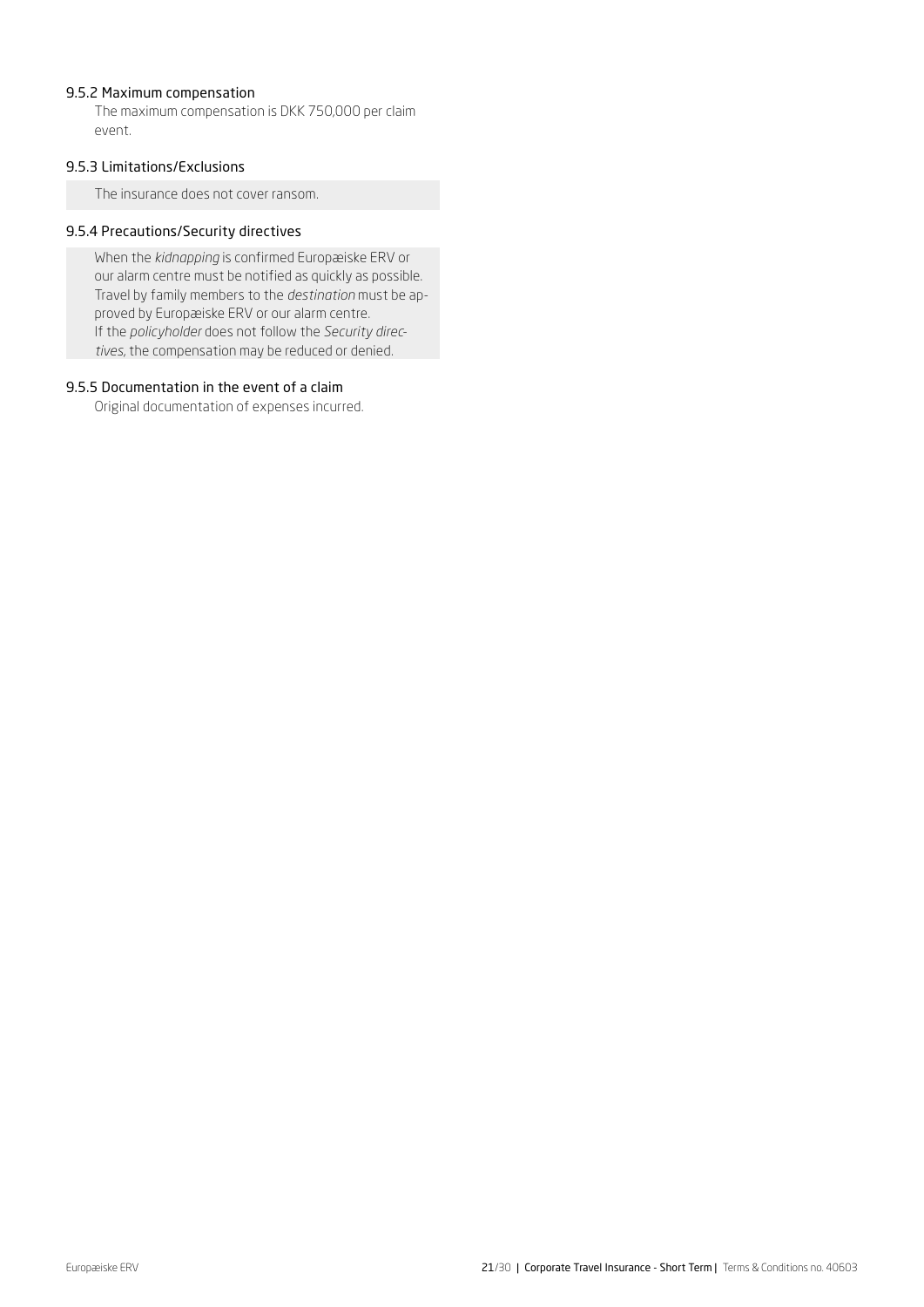## <span id="page-21-0"></span>10. Personal liability and legal expenses coverage

## 10.1 Private liability

#### 10.1.1 What the insurance covers

The insurance covers the situation when you as a private individual become liable for compensation to a third party for personal injuries or *damage* to property under the statutory provisions on non-contractual liability in the country where the incident has occurred. The incident must have been caused by you during a *business trip*.

The insurance covers:

- a) Reasonable and customary costs incurred when determining liability and the extent of compensation.
- b) Amounts you become liable for, according to the applicable and statutory provisions on non-contractual liability, of the country where the incident/accident occurred;
- c) Damage to rented accommodation/hotel room and contents, subject, however, to excess of DKK 2,000 per claim.

Expenses are paid upon approval and in consultation with Europæiske ERV.

Europæiske ERV's undertakings:

In case you may be held liable to pay compensation for *damages* under this cover, Europæiske ERV has the right and obligation, on your behalf, to:

- ¡ Investigate whether you according to the legislation on your *destination* are liable for damages;
- Negotiate with the party claiming damages;
- ¡ Plead your case in court or arbitration proceedings.

You cannot with binding effect for Europæiske ERV, wholly or partially, acknowledge liability in respect of the loss, *damage* or injury caused.

#### 10.1.2 Maximum compensation

Personal injury: DKK 10,000,000 per insured, per *claim*; Damage to property: DKK 10,000,000 per insured, per *claim*;

Regardless of whether one and the same claim event causes both personal injury and property damage, the maximum amount of compensation is DKK 15,000,000 per claim.

If several injuries or damages occur at the same time this is considered to be one claim event if these have been caused by the same incident or event.

The maximum amount for which Europæiske ERV can be liable to pay compensation for one claim event is DKK 18.000.000 totally if several insured by the same policyholder including group and affiliated companies are liable to pay damages and even though the event is covered by one or more policies taken out with Europæiske ERV by the same policyholder or group. If you are liable to pay damages for injury to a person domiciled in Denmark, the amount of compensation that will paid from

this insurance will be limited to rea reasonable compensation for such personal injury in accordance with Danish law.

#### 10.1.3 Limitations/Exclusions

The liability cover does not apply to:

- a) Claims arising out of incidental contracts (with the exception of section 10.1.1.c regarding rented accommodation/hotel room and contents);
- b) Claims arising in connection with your occupation or work;
- c) Pure economic loss, i.e. a loss occurred that have no connection to personal injury or damage to property;
- d) Loss, damage or injury for which you have assumed liability, which is over and above the statutory provisions governing non-contractual liability;
- e) Damage/injury that you have inflicted on a *close relative*;
- f) Loss of or damage to property that you have rented, leased, borrowed, manufactured, processed, repaired, stored or have temporarily had in your possession (with the exception of section 10.1.1.c on rented accommodation/hotel room and contents);
- g) Loss, damage or injury resulting from wear and tear, gross negligence or a deliberate malicious action;
- h) Loss, damage or injury caused by self- inflicted expo sure to drugs or other intoxicants and self-inflicted intoxication from alcohol;
- i) Loss, damage or injury caused by animals;
- j) Claims arising as a consequence of you having transmitted disease to another person by infection or in a similar way;
- k) Loss or damage for which you may be held liable as the owner of property, or apartment, or as the owner of leasehold rights;
- l) Liability for damage caused while using motor vehicles, caravans, trailers or aircraft, paragliders, hang-gliders or other similar craft. The exclusion does not, however, apply to electric wheelchairs;
- m) Liability for damage caused while using marine craft more than 3 metres in length with sail or engine or marine craft less than 3 metres in length with engine power exceeding 3HP.
- n) Damages occurring in connection with you having wilfully committed a criminal act;
- o) Fines or similar demands imposed on you;
- p) *Random accidents;*
- q) Nuclear damage;
- r) Damage which is directly or indirectly due to, or the course of which is related to, war, war-like events, civil war or revolution;
- s) Expenses incurred because a ship or aircraft was required to alter its travel route due to your state of health;
- t) Damage you have caused to another person covered by this insurance.
- u) Costs and /or liability arising as a result of you not following the regulations of the airline.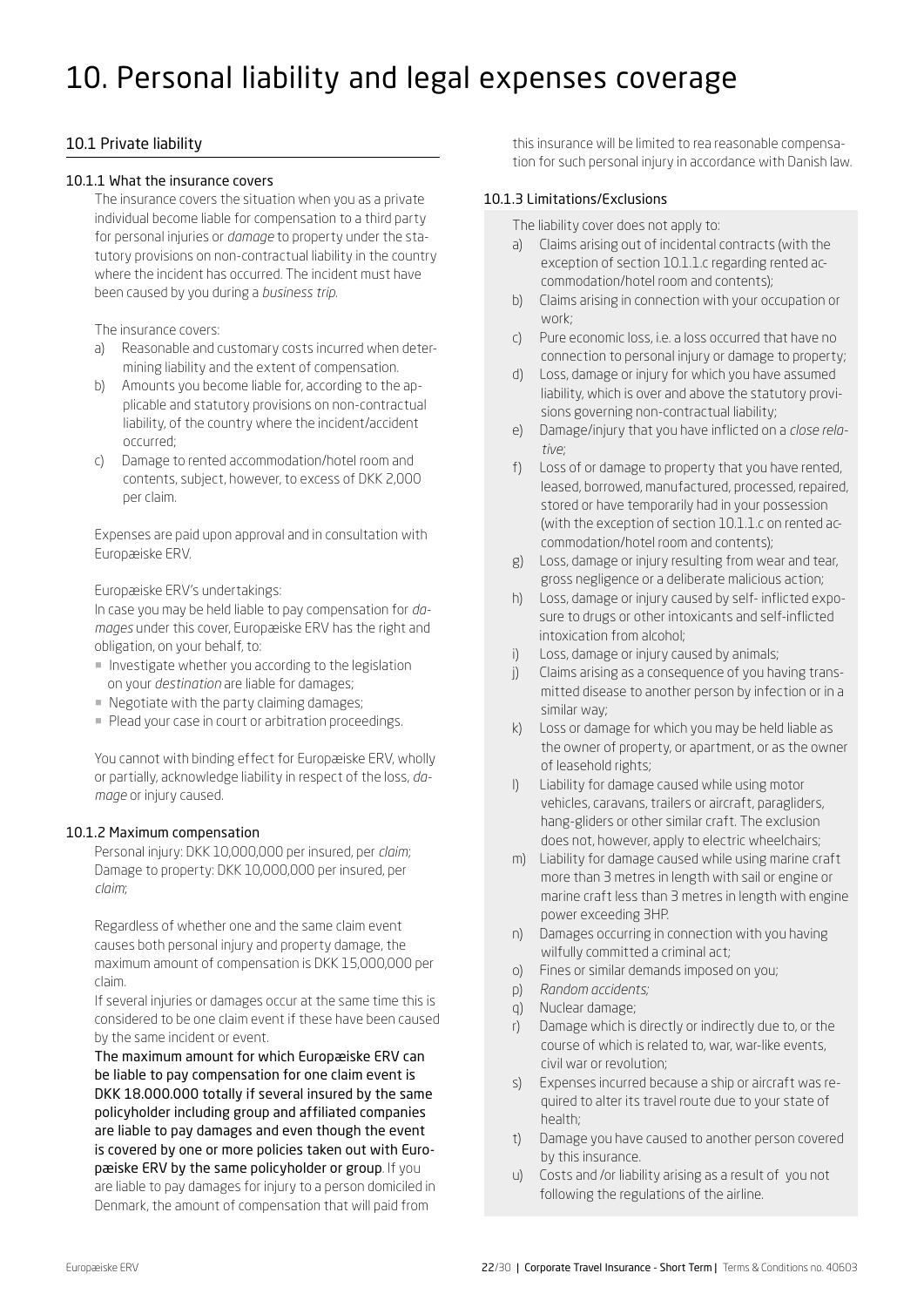#### 10.1.4 Precautions/Security directives

Claims for which Europæiske ERV may be liable to pay compensation must be reported to Europæiske ERV without delay.

#### 10.1.5 Obligation to provide information

You have an obligation to submit to Europæiske ERV, without delay, relevant documents and other information that may be significant for the assessment of a claim. If you deliberately withhold or conceal any information which is of significance for the assessment of the claim, the insurance will cease to apply.

## 10.1.6 Obligation to take appropriate measures

You have a duty, to the best of your ability, to avert imminent damages or to endeavour to limit damages which have already occurred.

This means, amongst other things, that:

- ¡ You have an obligation to limit the effects of the incident that may entail liability to pay damages.
- ¡ You have a duty to cooperate to ensure that any right of recourse against a third party is preserved.

If you fail to comply with these provisions, this may entail a partial or total reduction in the amount of compensation.

#### 10.1.7 Summons and legal counsel

If you are summoned to appear before a court or are advised that such summons is forthcoming, this must be reported to Europæiske ERV immediately. If you fail to comply with these obligations, a court order regarding liability to pay compensation cannot be referred to Europæiske ERV, nor will litigation or arbitration court costs be compensated.

#### 10.1.8 Settlement out of court

If Europæiske ERV so wishes, you are obliged to cooperate in negotiations to reach an out-of-court settlement with the injured party. If Europæiske ERV has declared a preparedness to accept settlement out of court with the party demanding damages, Europæiske ERV shall be discharged from any obligation to meet any subsequent expenses or claims or from obligations to carry out a further investigation.

If you, without Europæiske ERV´s prior consent, assume liability for damages, endorse claims for compensation, or pay compensation, Europæiske ERV is free of all obligations.

#### 10.1.9 Penalty interest

Europæiske ERV will not pay any interest incurred because of delay by you to meet your obligation under the provisions of these insurance terms and conditions.

#### 10.2 Legal expenses

#### 10.2.1 What the insurance covers

The insurance applies to specific and ongoing legal disputes arising during your trip abroad which could be brought before a county court, or equivalent court / panel or which, after trial in such a court, can be tried by the courts of appeal of the Danish Supreme Court or equivalent court(s) abroad.

The insurance covers *reasonable and necessary costs* for:

- a) Your own and a counterparty's legal fees which you may be instructed to pay after dispute has been tried at one of the courts stated above.
- b) Legal costs that are incurred in the event of a settlement during legal proceedings, which you have undertaken to pay the opposite party, on the condition that it is evident that the court would have instructed you to pay legal costs amounting to a greater sum if the dispute had been tried.
- c) Expert reports.
- d) Unilaterally obtained specialist reports.
- e) Legal costs in disputes both your own costs and such costs you may be instructed to pay after the dispute has been tried at one of the courts stated above).
- Travel expenses as a result of being summoned as a witness or for testimonial in a foreign court, if personal appearance is required.

#### 10.2.2 Maximum compensation

The maximum sum insured per person, per trip is DKK 250,000

There is an excess of 10 % of total claim costs, subject, however, to a minimum of DKK 2,500. There is no excess if the economic conditions for legal aid in the country in which the case is instituted are met. If an appeal is lodged, the excess applies to every instance.

#### 10.2.3 Choice of representative

It is a requirement that you engage an appropriate legal representative taking into consideration your place of residence, the location where the dispute will be tried as well as nature and extend of the dispute. Any choice of foreign legal representative must be approved by Europæiske ERV. Assessment is made based on the nature of the lawsuit and the *procedural risk.* 

#### 10.2.4 Limitations/Exclusions

The insurance does not cover:

- a) Civil-law disputes between you and the travel agency, trip organiser, transport provider or Europæiske ERV;
- b) Legal disputes which are directly or indirectly related to the execution of your profession, including work placements matters;
- c) Family and inheritance matters;
- d) Criminal cases
- e) Damage for which you may be held liable as the owner, user or driver of motor vehicles, caravans, trailers, aircraft, paragliders, hang-gliders or similar craft;
- f) Actual compensation, fines or fine-like demands.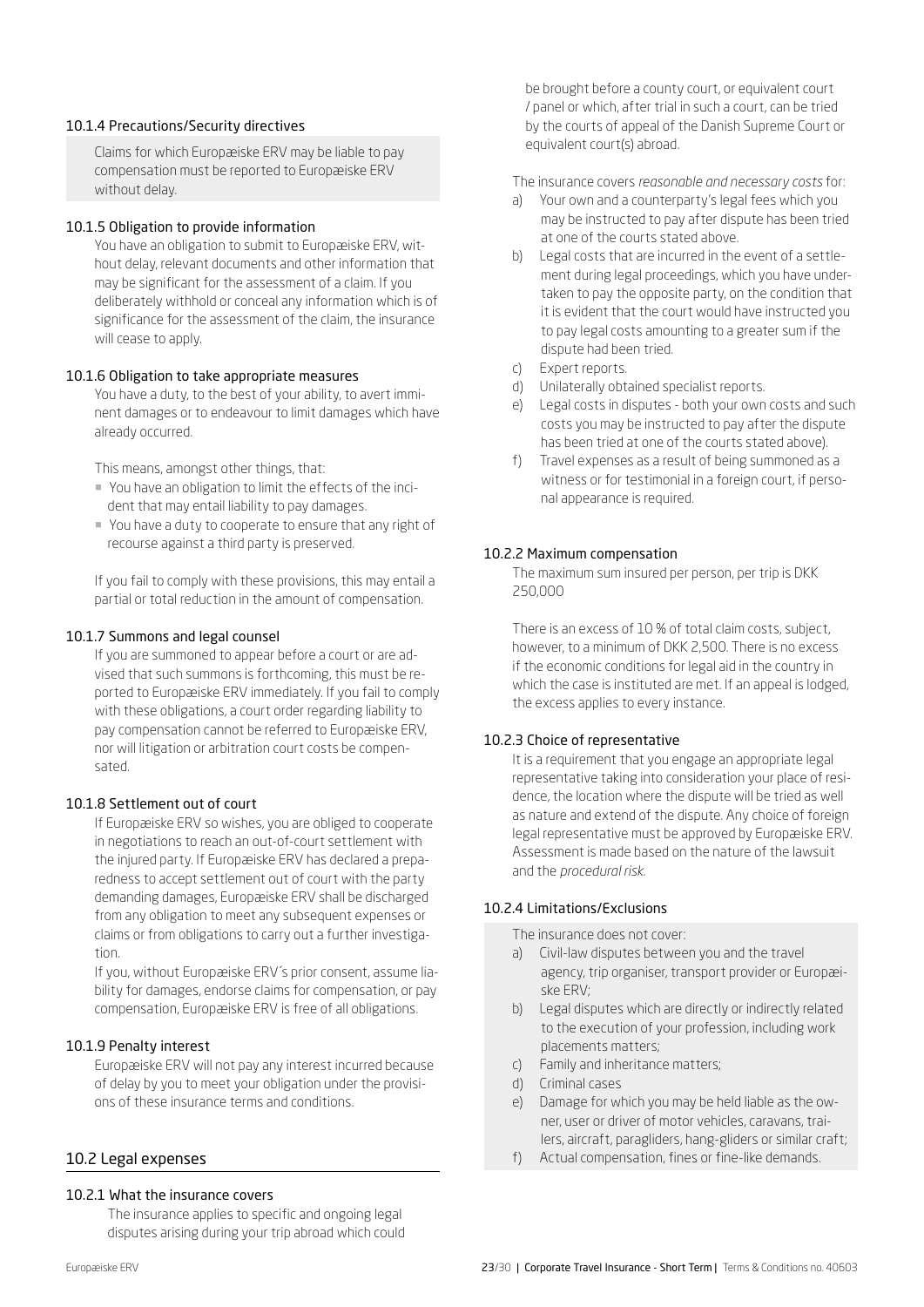#### 10.2.5 Documentation in the event of a claim:

- ¡ Notification to Europæiske ERV, submitted by you or your attorney, as soon as the attorney has taken on the case, and before further steps are taken;
- ¡ Indication of and information on the counterparty;
- Allegation(s) made in the case;
- $\blacksquare$  Brief presentation of the case specifying the allegations on which the case can be supported.
- ¡ Information on planned procedural steps of a costdemanding nature, or which exceptionally may have been initiated, including specification of the *procedural risk;*
- ¡ Any further information relevant to the case.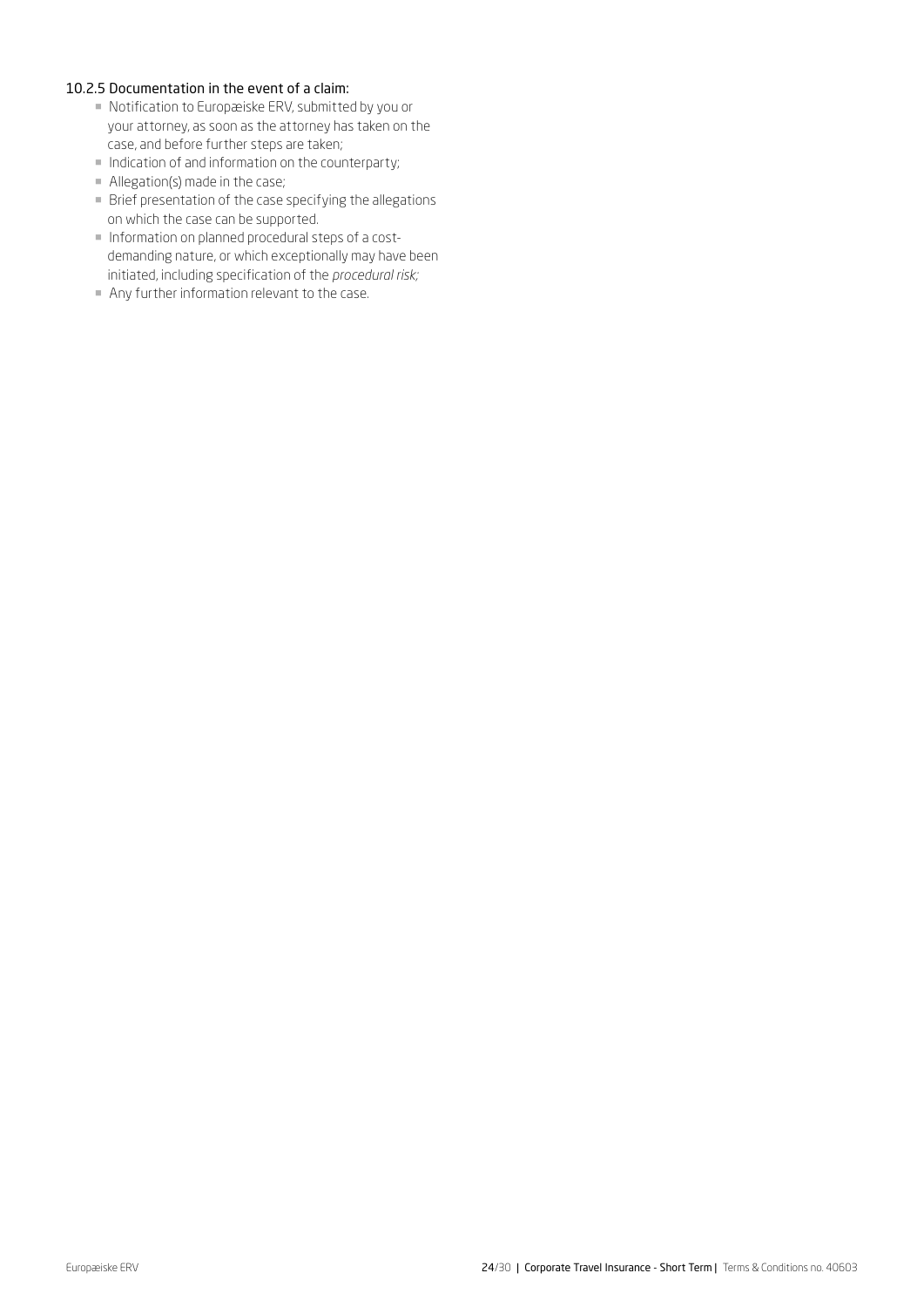## <span id="page-24-0"></span>11. Personal Assault

## 11.1 What the insurance covers

Compensation is paid for personal injury that you in the capacity of a private individual suffers through *assault* or other intentional violence during a *business trip.* 

Compensation equivalent to the amount that a wrongdoer, under Danish legal practice, would be sentenced to pay for a personal injury in accordance with the applicable Law on Liability for Damages if the personal injury had been sustained under similar circumstances in Denmark.

It is a condition for compensation to be paid that you are alive at the time of payment.

## 11.2 Maximum compensation

The maximum compensation is DKK 1,000,000 per insured per claim.

## 11.3 Limitations/Exclusions

Several injuries are considered as one claim if they arose on the same occasion.

The insurance does not cover:

- a) Compensation is not paid for injury you suffer when:
- b) You have subjected yourself to the risk of injury without due cause.
- c) You, linked to the personal injury, were guilty of a wilful act that can result in fines or greater punishment under Danish law.
- d) You were injured by a *close relative* or another person covered by this insurance.
- e) The injury's occurrence or extent was directly or indirectly caused by or linked to war, warlike events, civil war, revolution, uprising or riots.
- f) If the damages/indemnification for costs is paid by another party, e.g. the perpetrator, or the state / municipality or if the damages/indemnification has been paid from another insurance/insurance company.
- g) Damage to property.

## 11.4 Precautions/Security directives

The compensation may be reduced or lapse entirely if you fail to follow the stated precautions.

If the injury leads to prosecution of the wrongdoer, you are obliged, at the request of Europæiske ERV, to pursue the case for damages in court for whish Europæiske ERV shall pay the costs.

You must consult a physician or a hospital immediately after the *assault*, and a doctor's certificate must be issued.

## 11.5 Documentation in the event of a claim

- ¡ The police report for notification of the *assault*;
- ¡ Relevant medical and health-related information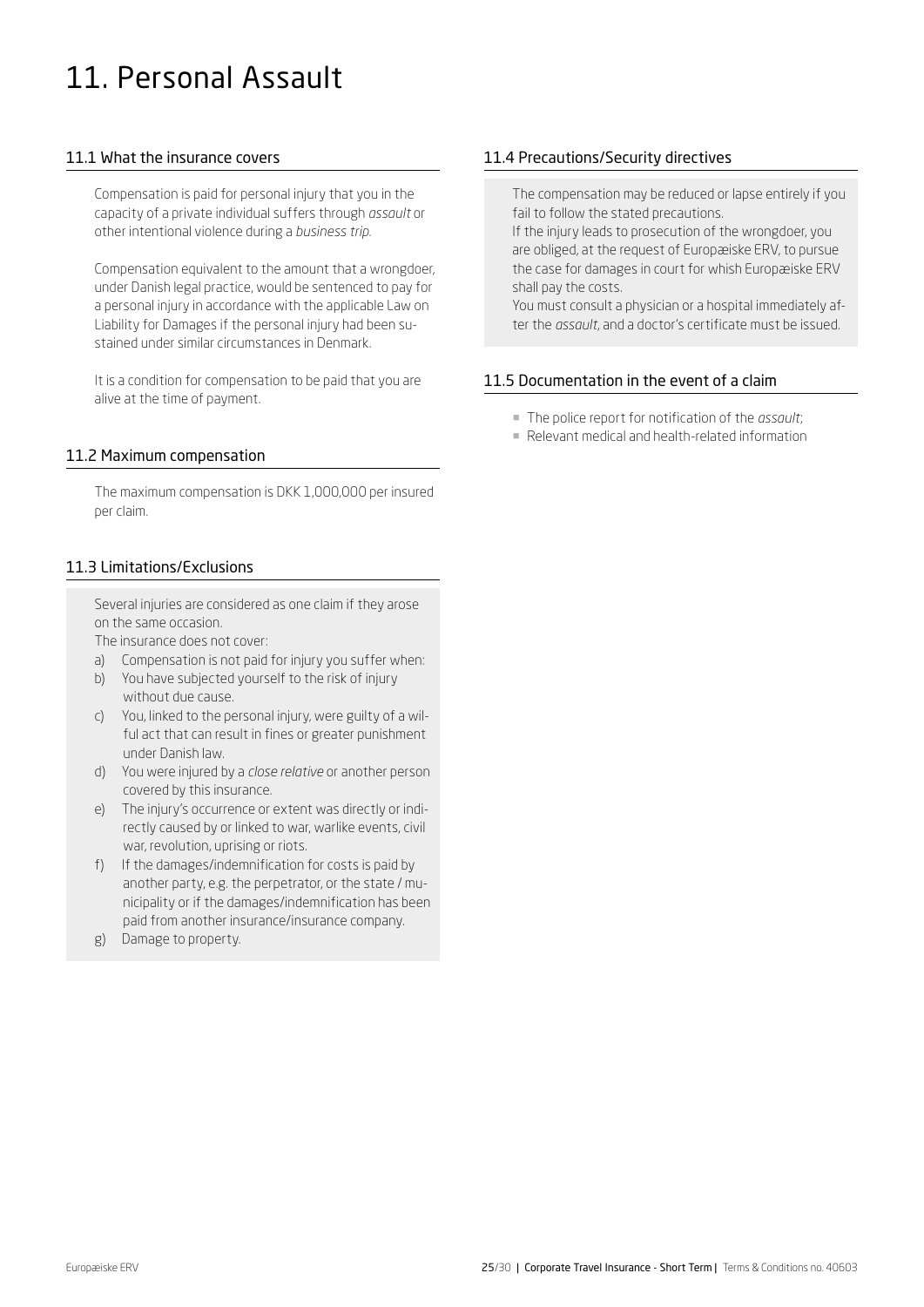## General terms

The insurance does not cover costs which – irrespective of the insured's state of mind or sanity– relate to, are caused by or have arisen as a direct or indirect consequence of:

- a) A criminal offence committed by the insured or the latter's beneficiary under a will or legitimate heir;
- b) Wilful or grossly negligent actions or omissions on the part of the insured;
- c) Illnesses and ailments which have arisen prior to entry into effect of the insurance, and any consequences of such illnesses and medical conditions;
- d) Dental conditions which have not arisen acutely on a trip, and where dental treatment is not temporary and pain-relieving and can await the insured's return; e) *Medical travel*
- 
- f) Any form of fertility treatment, including hormone treatment, insemination or other related treatment;
- g) Induced abortion which is not performed on medical grounds;
- h) Cosmetic surgery and treatment unless in case surgery/treatment is medically necessary and is approved by Europæiske ERV;)
- i) Obesity and/or diabetes surgeries;
- j) Contraception, including sterilisation and treatment of sexual dysfunction;
- k) Any kind of experimental care, treatment by herbalists or homoeopaths and with herbal and homoeopathic medication other alternative forms of treatment and care not forming part of the medical or surgical treatment;
- l) Treatment performed by the insured himself or herself, the spouse, parents or children of the insured, or a company belonging to one of the parties mentioned;
- m) Expenses due to illness in case of *epidemics* taken under public care;
- n) The insured opposing or failing to follow instructions issued by Europæiske ERV's medical adviser and/or the treating physician;
- 0) The insured not wishing to accept medical transport or *repatriation*;
- p) Abuse of alcohol, narcotics or medication, involvement in fights, self-inflicted effects of narcotics or other *intoxicants*;
- q) Self-inflected *bodily injury*, suicide and attempted suicide;
- r) Injuries which have directly or indirectly arisen as a consequence of active *participation in war*, invasion, hostile attack, civil unrest, civil war, *acts of terrorism*, riots, revolution, rebellion, military or other takeover of power, military states of emergency and military operations on land, on water and in the air (irrespective of whether war is declared or not);
- s) Injuries occurring in countries or areas listed on Europæiske ERV's *war zone list*;
- t) Indirect losses;
- u) Strikes, lock-outs, arrest, confiscation or other measures taken by public authorities unless otherwise stated under the individual cover;
- v) Nuclear processes or reactions, release of atomic energy, ionising radiation, exposure to radiation from radioactive fuel or waste, or chemical or biological agents;
- w) In cases where the insured opposes or does not follow instructions issued by Europæiske ERV;
- x) *Motor racing;*
- y) *Extreme sports, mountaineering or rock-climbing;*
- aa) *Professional sport* and training for the same
- bb) Participation in *scientific expeditions;*
- cc) Injuries that were to be anticipated prior to departure; Injuries sustained during a flight unless the insured is a passenger on board a nationally registered aircraft; Being a passenger means the insured not having or not performing a function or task connected with the flight.

In addition, the insurance does not provide cover where the activity is in direct contravention of applicable specific or general trade restrictions, including economic or financial restrictions and additional sanctions or embargoes imposed by the EU, the United States or Denmark unless the aforementioned measures are adopted in contravention of applicable EU legislation or Danish rules of law.

Furthermore, international sanctions may create obstacles for the insurance provider regarding delivery of the insurance services, including but not limited to, reimbursement of expenses the claimant, and providing assistance may be hindered or become impossible. The insurance provider or any of its partners will in those situations offer the best suitable solution for the parties, taking the circumstances into consideration.

## The insurance contract

The insurance cover is subject to the insurance policy, these insurance terms and conditions and the currently applicable Danish Insurance Contracts Act to the extent that the provisions of the Act have not been deviated from.

The terms and conditions in combination with the insurance policy constitutes the agreement with Europæiske ERV.

## Premium

The premium is calculated based on the selected coverage area and the number of days of travel of the insured. Days of travel are counted in whole days. Both the day of departure and the day of return are counted in as a day of travel.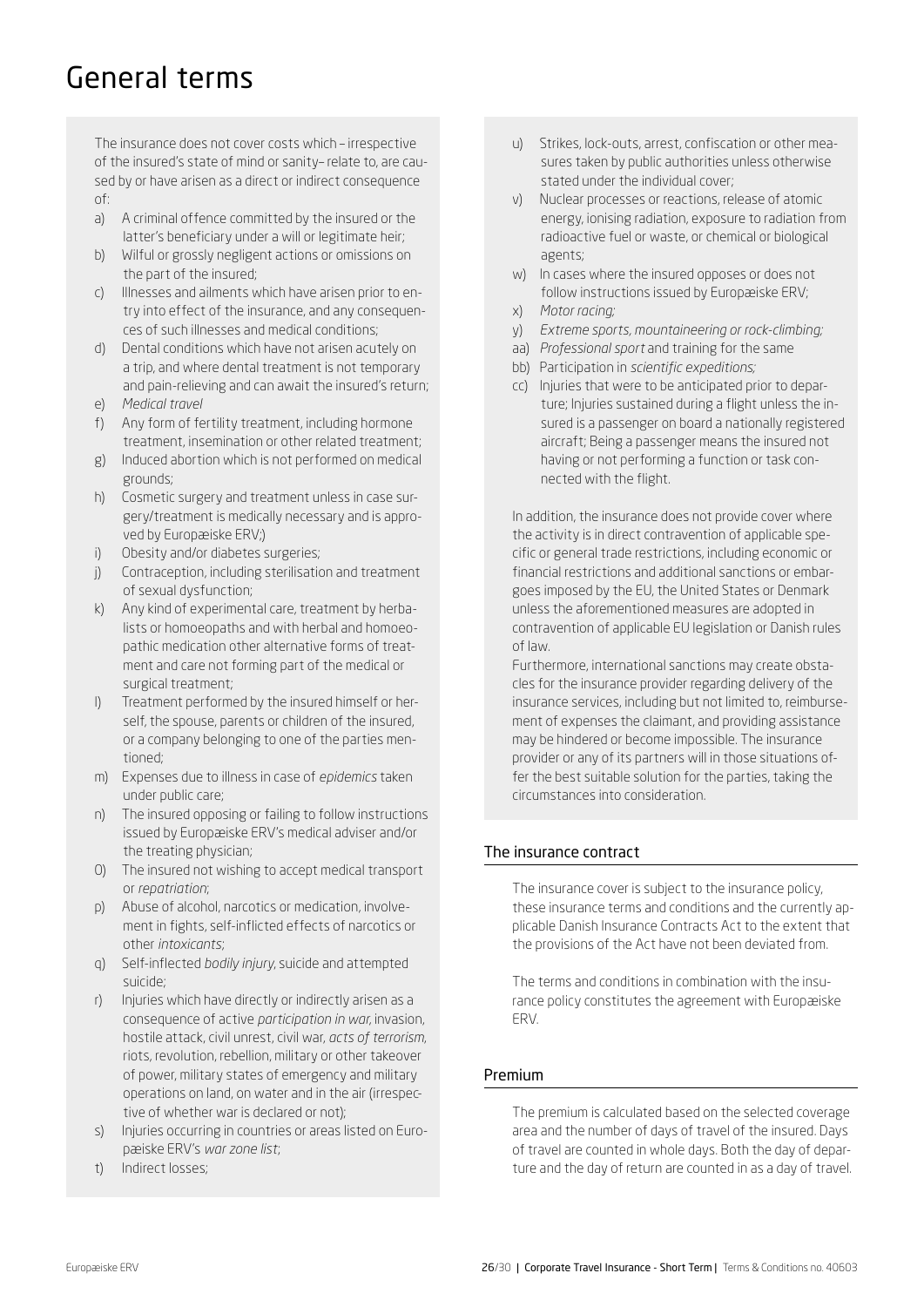## General terms

## Collection of premium

The premium must be paid in accordance with the payment information and deadlines stated on the invoice. The premium will be collected by giro or via bank transfer. The *policyholder* bears the costs of the premium collection.

When collecting the premium, the non-life insurance premium tax (IPT) is calculated and added to the premium in accordance with the applicable law on tax for non-life insurance policies or any other fees payable to the government.

The premium is due for payment no later than the date on which the policy comes into effect. The invoice states when cover will lapse if the first premium is not paid on time.

#### Duration and renewal of the insurance contract

The insurance is taken out for the period of time stated in the invoice or in the insurance request and for which you have paid the premium. The insurance is not extended automatically.

#### Termination and cancellation of the insurance

In the event of changes in legislation, changed interpretation or adjustment of legislation which result in Europæiske ERV no longer being able to offer the insurance, Europæiske ERV reserves the right to terminate the policy with a 6 months' notice.

In the wake of any reported claim both Europæiske ERV and the *policyholder* may, from the time the claim is made and until 14 days after it has been paid or rejected, cancel the policy with 14 days' notice insofar as the insured is concerned. Termination following a notified claim with 14 days' notice does not give either the *policyholder* or Europæiske ERV the right to terminate the combined portfolio, but merely to terminate the claimant employee.

#### Fees

Europæiske ERV can impose and change fees for services provided and collection of charges to the extent that such changes are required to ensure that Europæiske ERV's actual costs are covered. General increases and new fees are published on Europæiske ERV's website and will not be implemented until one month after they have been published on the website.

#### Inaccurate or false information

It is important that the information, including health information, given to Europæiske ERV is precise and correct. If information is concealed or incorrect answers are given to questions that could have an impact on Europæiske ERV's assessment of a claim, compensation may be reduced or lapse entirely.

Should the *policyholder* or the insured have at any point, including but not limited to the time when the insurance was first taken out, amended original documents, given false information or failed to disclose a fact which must be presumed to be of significance to Europæiske ERV, the policy is null and void. In such cases Europæiske ERV cannot be held liable in the event that Europæiske ERV would not have accepted the insurance if the information has been submitted on time.

If Europæiske ERV would have accepted the insurance, but on different terms, Europæiske ERV is liable to the extent to which Europæiske ERV would have committed itself at the agreed premium.

#### Complaints

If you are not satisfied with the service or decision made, please contact the employee who has handled your case.

If you are still not satisfied with our service or decision, you may send a complaint in writing to the Customer Embassy, which is our responsible unit for handling of complaints:

#### Europæiske ERV

DK-Frederiksberg Allé 3 DK-1790 Copenhagen V FAO: Customer Embassy E-mail: kundeambassaden@erv.dk

If you are not satisfied with our handling of your complaint, you can approach the following authority outside Europæiske ERV:

#### Ankenævnet for Forsikring (The Insurance Complaints Board)

Anker Heegaards Gade 2, 1 DK-1572 Copenhagen V Telephone: (+45) 33 15 89 00 (between 10 AM and 1 PM)

The complaint must be submitted on a special complaints form, which you can obtain from:

- Europæiske ERV
- ¡ Ankenævnet for Forsikring (The Insurance Complaints Board) or,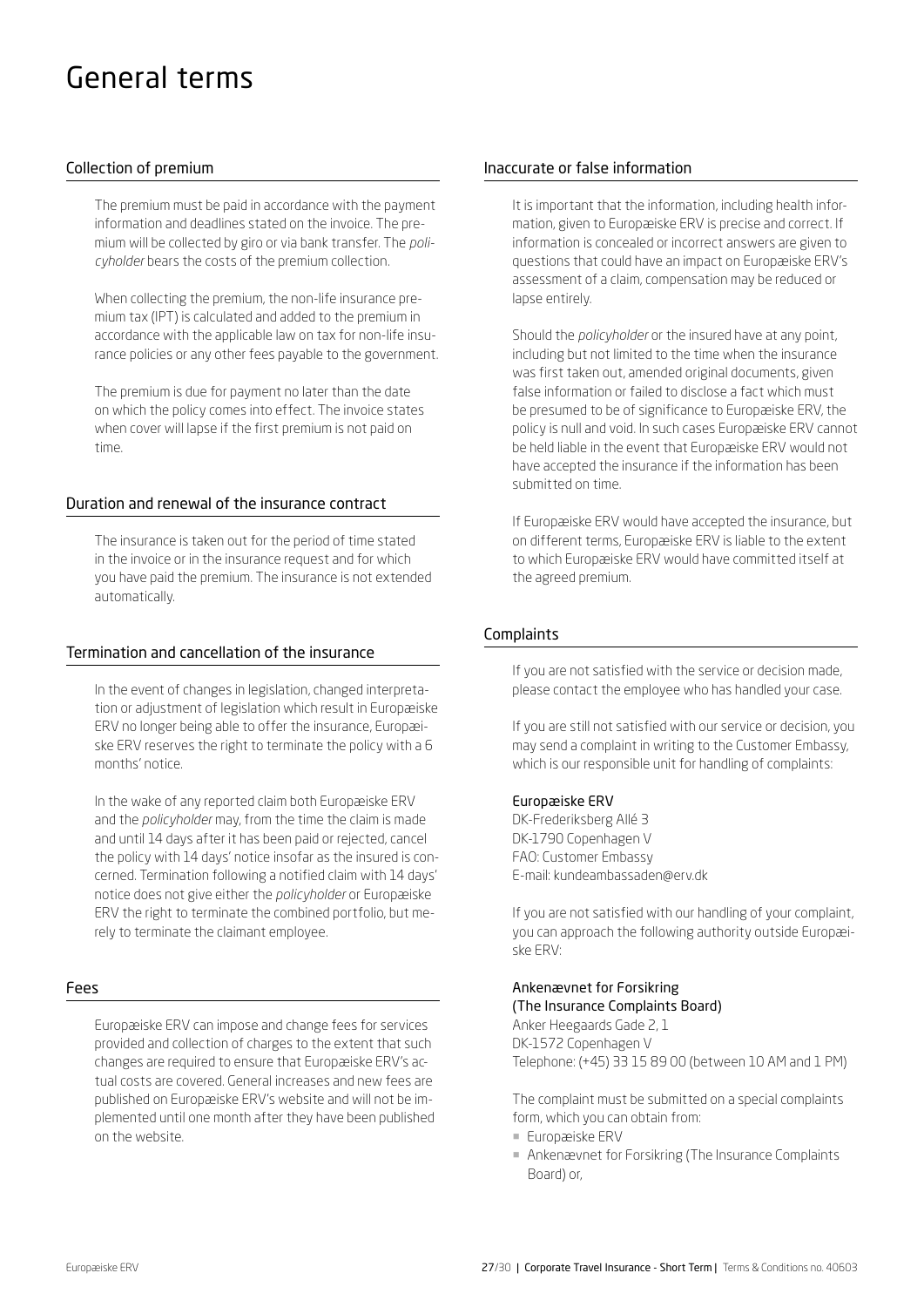**E** Insurance & Pension Denmark Philip Heymans Allé 1 DK-2900 Hellerup Phone: 41 91 91 91 (Between.10 AM and 1 PM)

You will be charged a fee when submitting the complaint form, which is repaid if:

- ¡ Your complaint is upheld in part or in full;
- The complaint cannot be dealt with;
- ¡ You yourself revoke the complaint.

## Personal data processing and disclosure of information

We will only use your personal data for legitimate legal insurance related purposes and only retain your data for the duration required by our operational purposes and applicable law. Europæiske ERV will only disclose your personal data to third parties when it has a legal purpose, for example, when it is needed to fulfil our agreement with you. You also have the right to request, in writing and without cost, information from us about the information we have on you and how it is used. You can also notify Europæiske ERV in writing if you do not want your personal data to be processed for purposes that concern direct marketing.

You have the right to ask us to delete the personal data. Please note that in some cases when you make such a request of personal data, we may not be able to honour your request as this may result in us not being able to fulfil our legal obligations or if there is a minimum statutory period of time for which we have to keep your personal data. If this is the case then we will let you know our reasons. For more information visit www.erv.dk

The address is:

## Europæiske ERV

Customer Embassy Frederiksberg Allé 3 DK-1790 København V. Denmark

Requests for correction of personal ID numbers can be made to the same address.

In the event of a claim, Europæiske ERV is entitled to disclose the information received from the insured and/or *policyholder* to Europæiske ERV's international network, including our central control unit and service offices. Furthermore, Europæiske ERV can request to seek information on your state of health and treatment from the physicians and hospitals that have treated you. Europæiske ERV may request that you sign a so-called "medical release" giving Europæiske ERV the right to request medical information.

Our at all times updated data protection policy is available on our web site. Please [click here](https://www.europaeiske.dk/privat/kundeservice/english/data-protection-policy/) to read the data protection policy.

#### Dual Insurance

The insurance does not cover costs or pay out compensation for claims which have already been covered by another insurance company or credit card. Each company is, however, liable towards the insured and/or *policyholder* as if that company alone was liable to pay compensation but with a right of recourse and division of the liability between the insurance companies in proportion to the respective liability amounts.

Dual insurance does not apply to the covers Life Insurance and Personal Accident.

In case of a claim the insured and/or *policyholder* is obliged to inform whether insurance is taken out with another company and whether the insured and/or *policyholder* holds a debit or credit card with insurance cover.

## Other insurance

If, at the time that loss or damage insured by this certificate occurs, the Insured has any other insurance against such loss or damage or any part thereof, the underwriter shall be liable under this insurance for its proportionate share of loss or damage only.

#### Public cover

Europæiske ERV is not obliged to cover expenses which are already wholly or partially covered by any scheme, programme or similar funded by any government.

## Duty of co-operation

The *policyholder* and the insured are obliged to cooperate with Europæiske ERV, including notifying Europæiske ERV immediately if compensation can be claimed from another party or if legal steps are to be taken towards a third party and to take the steps necessary to claim compensation from another party and take account of the interests of Europæiske ERV

## Right to transfer

In case of a partial or complete transfer of the insurance portfolio, Europæiske ERV is entitled to let the company which takes over the portfolio succeed to Europæiske ERV's rights and duties in full. Such succession may thus take effect without acceptance.

## Transfer of rights and compensation claims

No person may pledge or assign his/her rights under this policy without Europæiske ERV's prior written consent.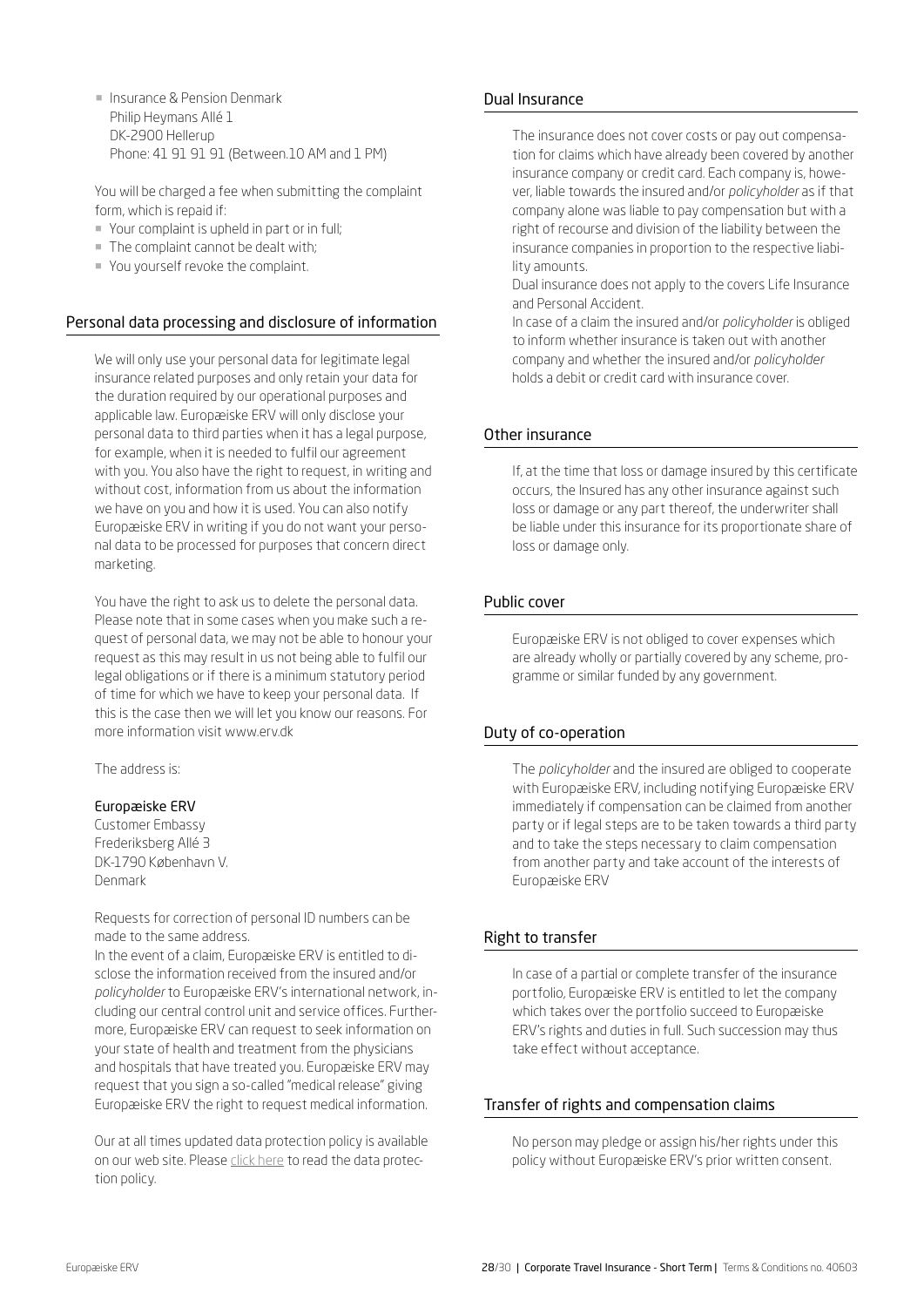#### Recovery of compensation

To the extent that the insured and/or *policyholder* has received compensation in connection with this insurance, Europæiske ERV is fully and completely subrogated to all the insured's/*policyholder's* To the extent that the insured and/or *policyholder* has received compensation in connection with this insurance, Europæiske ERV is fully and completely subrogated to all the insured's/*policyholder's* rights towards third parties. Third parties are defined as companies and public authorities, both domestic and foreign, who are, or can be made, liable to pay compensation or a contribution in connection with any case regarding a claim under this insurance.

## Rights of subrogation

Underwriter shall be fully and completely subrogated to the rights of the Insured against parties who may be liable to provide an indemnity or make a contribution with respect to any matter which is the subject of a claim under this certificate. Underwriter may at its own expense take over Insured's rights against third parties to the extent of its payments made.

Insured shall co-operate with the underwriter and provide such information and documentation as reasonably required by underwriter in order to collect and enforce its rights of subrogation. Underwriter may institute any proceedings at its own expense against such third parties in the name of the Insured.

#### Applicable law and legal venue/jurisdiction

The Danish Insurance Contracts Act applies to this insurance agreement and terms and conditions, if not specifically stated otherwise.

Any disputes arising from or relating to the insurance agreement shall be governed by Danish law and settled by the City Court ("Byretten") of Copenhagen, Denmark as court of first instance.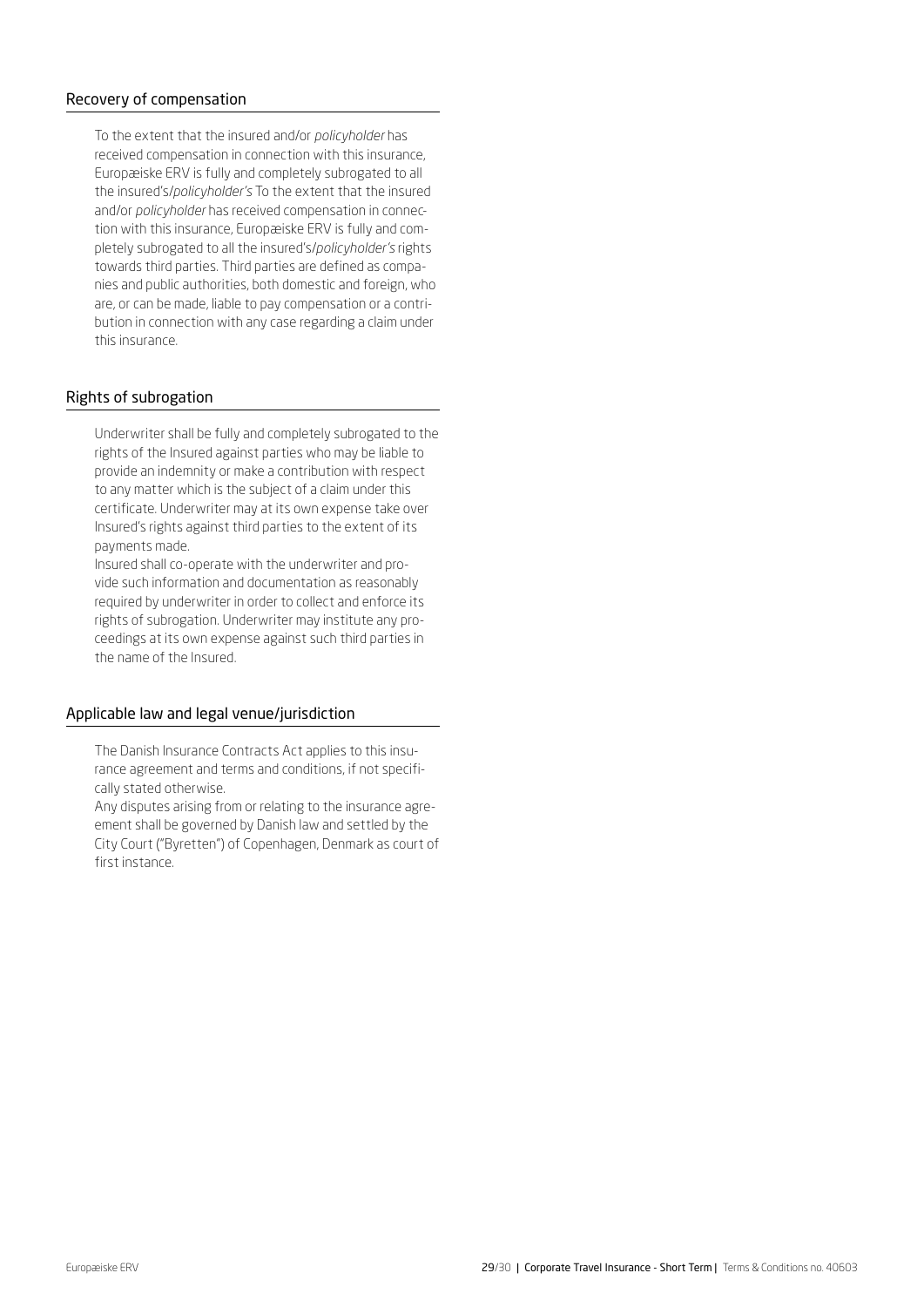## <span id="page-29-0"></span>**Definitions**

Active participation in war: Persons who are deployed by military authorities, including on peace-keeping missions, are regarded as active participants in war. Persons who directly or indirectly take part in military operations or war-like operations are regarded as active participants in war, irrespective of whether they wear a uniform. Anyone who delivers, transports or in some other way handles equipment, instruments, vehicles, weapons or other materiel intended for use in war by a party involved in hostile operations is regarded as an active participant in war. Persons who are sent out on a humanitarian mission are not regarded as being active participants in war.

Acts of Terrorism: An act, including, but not limited to, violence or threat of the use of violence, caused by one or more persons, irrespective of whether they act on their own or in connection with one or more organisations and/or authorities, committed with a political, religious, ideological or ethnic purpose or reasoning, including those acts committed with the aim of influencing a government and/or of spreading fear among the public or sections of the public. In order to characterize the action as terrorism, it is required that the action is suitable for influencing a government and/or spreading fear among the public or sections hereof.

Additional costs: Expenses incurred by the insured exclusively as a consequence of a claim entitled to be covered. If the expenses would have incurred irrespective of the occurrence of the claim, they will not be regarded as additional costs. Assault: Demonstrable personal injury inflicted by an intentional, criminal act.

Bodily injury: A sudden event which causes personal injury.

**Business trip:** Trips or assignments undertaken outside the usual workplace, where travel takes place for the *policyholder*, in the interests of the latter and at the latter's expense.

Chewing injury: Dental injury occurring in eating or chewing.

Close colleague: The insurer's immediate superior (the person to whom the insured refers) and the persons who report directly to the insured.

Close relative: Spouse, *cohabiting partner*, registered partner, children, stepchildren, foster children, siblings, step-siblings, foster siblings, parents, parents-in-law, step-parents, foster parents, grandparents, grandchildren, children-in-law, brother-in-law and sister-in-law. The parents and siblings of *cohabiting partners* in these terms and conditions, parentsin-law, brother-in-law and sister-in-law. The insured must be living with or have lived with stepchildren, step-siblings and step-parents in family-like circumstances. Foster children or foster siblings must have the same registered address as the insured, and the insured must be approved by local authorities as the guardian of the foster child.

Cohabiting partner: A person with whom the insured cohabits under marriage-like conditions and who is registered as being resident at the same address. A requirement for classification of partner is that neither party is married to, nor is the registered partner of, any person other than the person with whom the insured cohabits.

Country of residence: The country in which the insured has permanent residence.

**Damage:** Damage occurring as a consequence of an external impact on the object, leading a substantial reduction in its function. It is a condition that both the cause of damage and the harmful effect have been sudden and have occurred at the same time.

Destination: The final destination for the trip concerned. Emergency/unforeseen illness or injury: Sudden new illness and injury refers to a sudden and acute deterioration in a person's state of health.

Epidemics: Rapid and uncontrollable spread of an infectious disease to a large number of people within a particular area and within a short period of time.

Erroneous exchange: The swap of luggage because a person mistakes another person's luggage with his/her own.

Europe: Albania, Andorra, Austria, Belarus, Belgium, Bosnia-Herzegovina, Bulgaria, Croatia, Cyprus, Czech Republic, Estonia, France, Germany, Greece, Hungary, Ireland, Italy, Kosovo, Latvia, Liechtenstein, Lithuania, Luxembourg, Macedonia, Malta, Moldova, Monaco, Montenegro, Netherlands, Poland, Portugal, Romania, Russia (as far as the Urals), San Marino, Serbia, Slovakia, Slovenia, Spain, Switzerland, Ukraine, United Kingdom and Vatican State.

Extreme sports: Participation in or exercise of ski-jumping, as well as ultralight flying, hang-gliding (hang-gliders, kites, paragliders), parachuting, gliding, base jumping and aerobatics or similar.

Fixed itinerary: Travel route which can be documented by an itinerary or time table from a travel agency, purchased airline, train or bus tickets or booked accommodation.

Go-cart: 4-wheel powered vehicle with a top speed of 80 km/h.

Hijacking: Unlawful detention of the insured in connection with the latter's transport by aircraft, train, bus, car or boat.

Implants: see under "*prostheses*".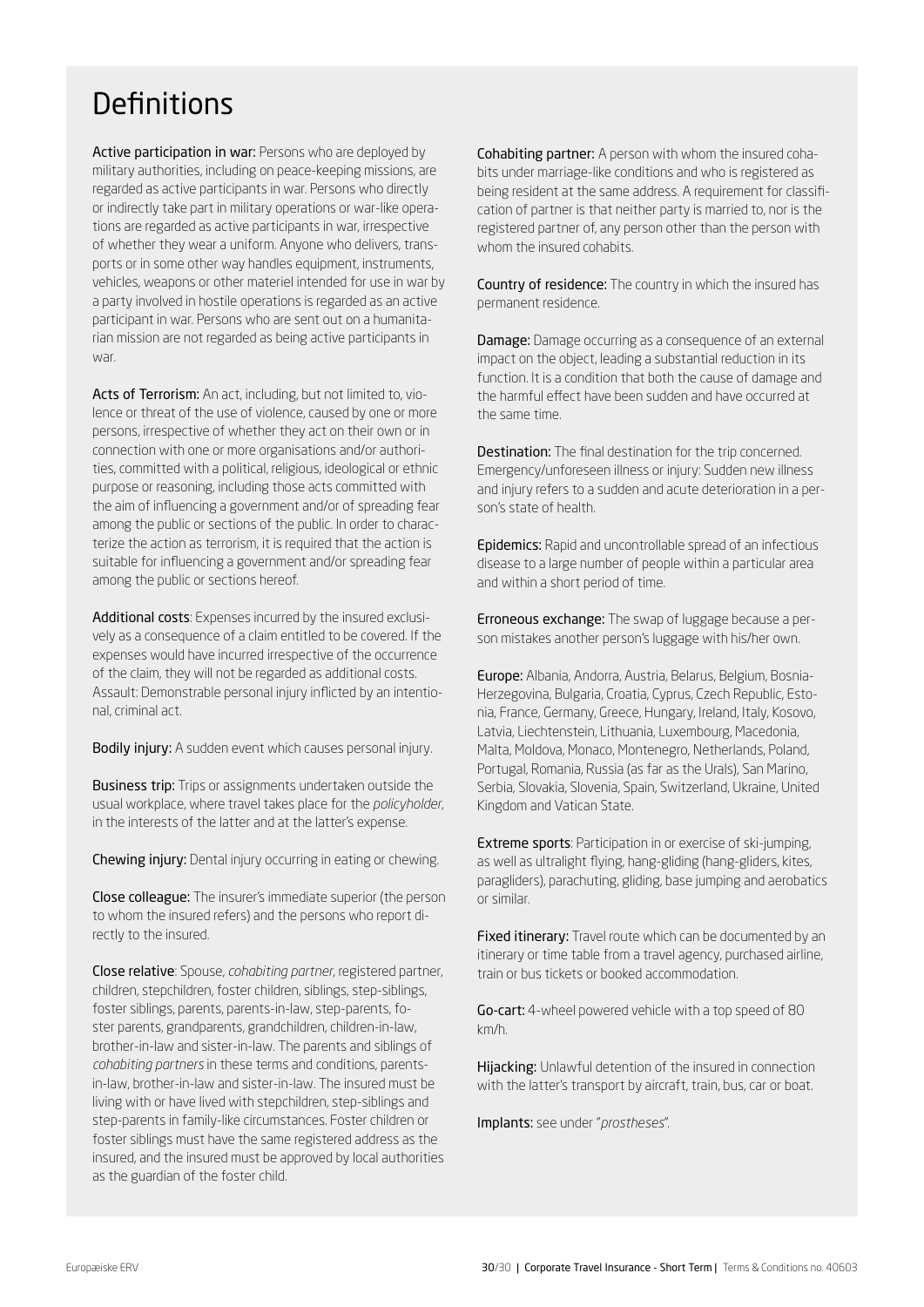## **Definitions**

Intoxicants: Substances, legal or illegal, which affect the central nervous system, including cannabis, marijuana, mushrooms or other antipyretic substances.

Kidnapping: Unlawful detention of the insured, including where a political demand or a demand for a random is presented.

Medical travel: All forms of travel undertaken for the sole purpose of receiving treatment at a clinic, hospital or similar location.

Minimum Connection Time: The transfer time the airline or airport state in their timetables as minimum requirement for change of flight. If the insured has not checked into his or her final *destination*, one hour should be added to the official transfer time.

Ministry of Foreign Affairs: The Ministry of Foreign Affairs of Denmark.

Motor sport: When two or more persons compete against one another using motor powered vehicles (except *go-carts*).

Mountaineering/rock-climbing: Climbing on rocks and ice with special equipment such as ropes, crampons and stepirons.

Natural disaster: A non-man-made catastrophic situation which unleashes natural forces, including earthquakes, volcanic eruptions, hurricanes/typhoons/cyclones, tropical storms, tornadoes, floods, tidal waves and tsunamis.

Next-of-kin: Defined according to current legislation at the time of death. As of 1 January 2018, next-of-kin under current legislation is: the decease's spouse, registered partner or *cohabiting partner*, who has been registered at the same address as the insured for a minimum of 2 years. If there is no spouse, registered partner or *cohabiting partner*, next-of-kin is the children or grandchildren of the deceased. The nextof-kin are otherwise the heirs of the deceased stipulated in a will.

Nordic region: Comprises Greenland, Finland (including Åland), the Faeroe Islands, Iceland, Norway and Sweden.

Official Travel allowance: Amount equivalent to the taxfree work-related travel allowance as stated in section 9c of the Danish Tax Assessment Act ("Ligningsloven"). The rate applicable is the rate paid out for travel distances between 25 and 120 km.

Particularly valuable property: An object or several identical objects together, which without being specially transferable property have a combined value of more than DKK 10,000.

Policyholder: The company/association specified as policyholder in the insurance policy.

Political unrest: Actions where local population or groups thereof actively attempt to influence those in power and/or authorities with a wish for system changes, often by violent means, which lead to physical intervention by those in power and/or authorities.

Procedural risk: Risk assessment of the insured's chances of succeeding in a legal claim or not.

Professional sports men/women: Sports practitioners who do not fall under the following definition of an amateur sportsman/sportswoman: An amateur sportsman/sportswoman is a sportsman/sportswoman who engages (i.e. trains, performs or competes) in his/her sport in his/her own interests without any contractual commitments to his/her club, without a personal or club sponsor, etc., and without receiving any remuneration apart from having their travel costs and accommodation paid. Sportswear and sports gear (equipment) etc. which the sportsman/ sportswoman receives or has placed at his/her disposal and small prizes, including cash prizes, which the sportsman/sportswoman has an opportunity of winning in connection with performing in his/her sport, are not regarded as remuneration."

Prosthetics: Artificial replacement for a missing part of the human body, including teeth.

Public transport: Publicly available means of transport such as commercial airlines, commercial and/or public bus, train or ferry companies in scheduled operation.

Random accident: If the insured has not caused the accident it is a random accident. There is no-one to be held accountable for a random accident and the party who suffering an injury must bear the loss him/herself.

Reasonable and necessary: costs which Europæiske ERV, when the actual circumstances are taken into account, can expect to be standard and customary at the location where the costs incurred.

Repatriation: Medically prescribed transport from the county of injury to the *country of residence*. Repatriation is undertaken either by air ambulance or ordinary scheduled or charter flight according to Europæiske ERV's assessment.

Return: Homebound journey back to the *country of residence*, where the insured can travel as a healthy person.

Scientific expeditions: Expeditions to areas where the local public authorities require a special permit to stay.